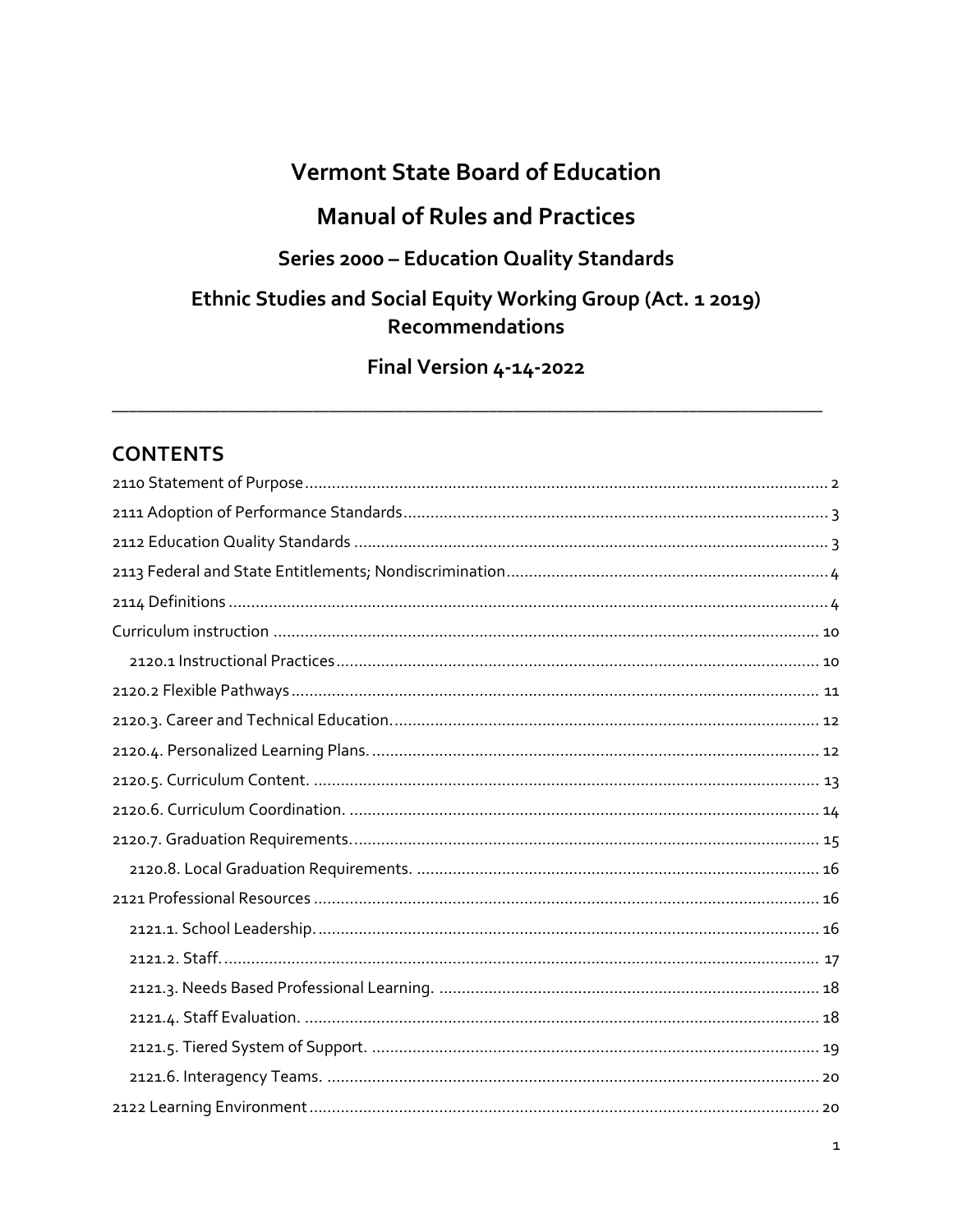| 2123.2. Development and Implementation of Local Comprehensive Assessment System.  21 |
|--------------------------------------------------------------------------------------|
|                                                                                      |
|                                                                                      |
| 2126 System for Determining Compliance with Education Quality Standards.  24         |
|                                                                                      |
|                                                                                      |
| 2126.3. Further Review; Secretary's Recommendations; State Board Action.  24         |
|                                                                                      |
|                                                                                      |

# Series 2000 – Education Quality Standards

The purpose of these rules is to ensure that all students in Vermont public schools are afforded educational opportunities that are substantially equal in quality, equitable, anti-racist, culturally responsive, anti-discriminatory, and inclusive, and enable them to achieve or exceed the standards approved by the State Board of Education.

### **2000 Education Quality Standards**

# **2100 STATUTORY AUTHORITY 16 V.S.A. §§164 and 165**

### <span id="page-1-0"></span>**2110 STATEMENT OF PURPOSE**

The purpose of these rules is to ensure that all students in Vermont public schools and approved independent schools are afforded educational opportunities that are substantially equal in quality, equitable, anti-racist, culturally responsive, anti-discriminatory, and inclusive, and enable them to achieve or exceed the standards approved by the State Board of Education.

These rules are designed to ensure continuous improvement in student performance, instruction, and leadership to enable students to attain rigorous standards in high-quality programs, both in traditional school-based settings and in extended learning opportunities, with the latter including, but not necessarily limited to, virtual, work-based, co-curricular, community-based and service-learning opportunities, community research and civic engagement projects, dual enrollment and early college.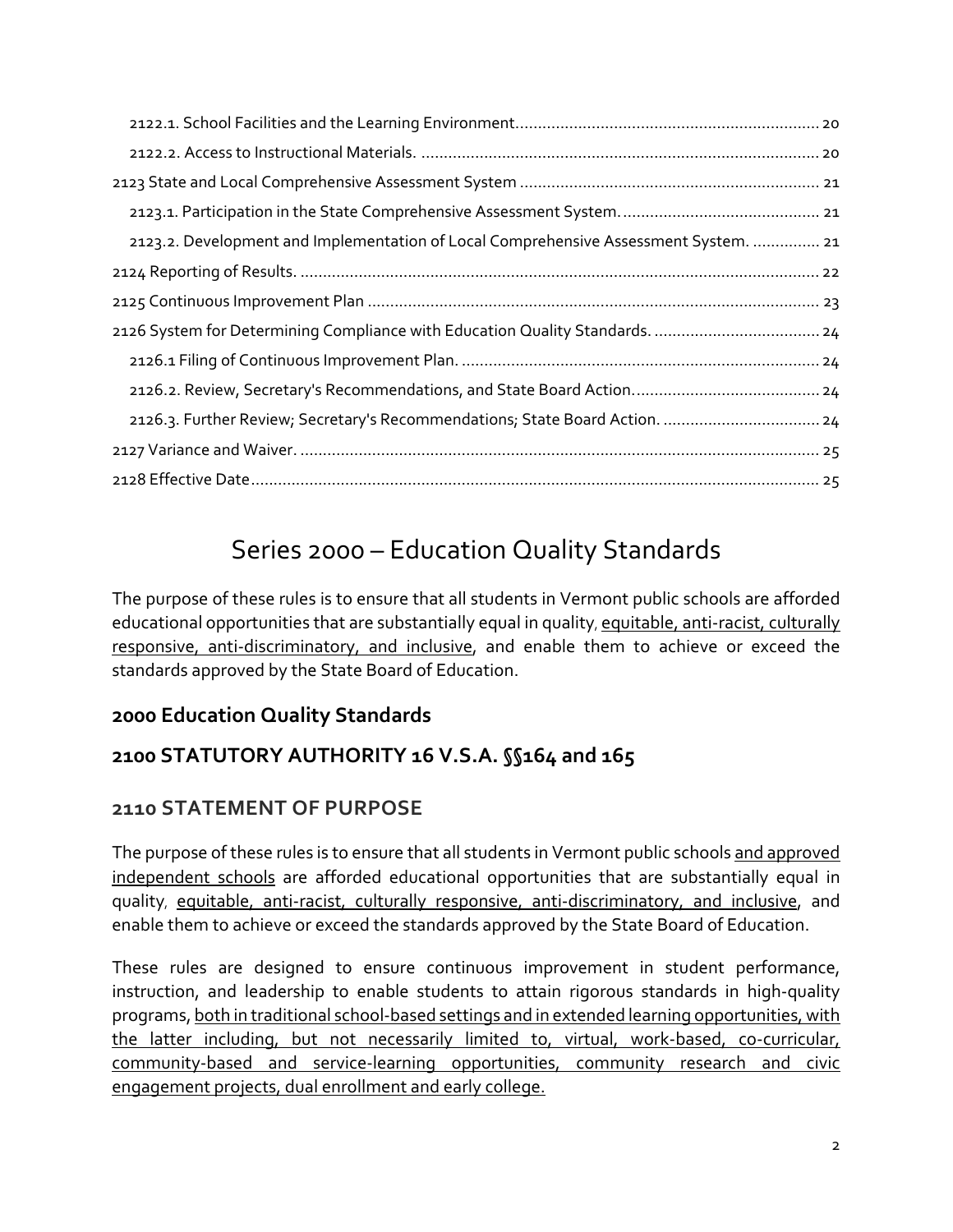In addition to the non-discriminatory protections in Section 2113, these rules strictly prohibit discrimination against any student pursuing an education or participating in the general life or activities of a public school or an approved independent school as a result of, or based upon, ethnicity, caste, language and linguistic diversity, socio-economic status, religion, housing status, and non-citizenship or immigration status.

These rules further require all schools to strive for a culturally responsive pedagogy that critically examines and imparts a comprehensive historical and socially conscious understanding of:

a. the causes and effects of bias and discrimination as a result of, or based upon, the reasons set forth in Section 2113 of this Manual and in this Statement of Purpose;

b. why all persons should have equitable access to social and economic opportunity;

c.why persons and institutions must identify and prevent individual, group, and systemic racism, discrimination and all forms of unfair treatment; and

d. the positive and multi-faceted contributions of different social, cultural, racial, linguistic ethnic and Indigenous groups to the historical and ongoing project of building and strengthening democracy in the United States and globally.

Nothing herein shall be construed to entitle any student to educational programs or services identical to those received by other students in the same or different school districts. Further, nothing herein shall create a private right of action. These rules are in addition to and, unless otherwise specifically stated, do not supersede other rules contained in the Vermont State Board of Education Manual of Rules and Practices.

This manual adopts a definition of Discrimination that is broader than its legal definition. Nothing herein shall be construed as creating or recognizing any private right of action.

# <span id="page-2-0"></span>**2111 ADOPTION OF PERFORMANCE STANDARDS**

Pursuant to 16 V.S.A. §164(9), the State Board of Education will implement and periodically update standards for student learning in appropriate content areas from pre-kindergarten to grade 12. Supervisory union boards shall use the standards as the basis for the development and selection of curriculum, methods of instruction, locally developed assessments, and the content and skills taught and learned in school.

# <span id="page-2-1"></span>**2112 EDUCATION QUALITY STANDARDS**

In order to carry out Vermont's policy that all **public** school children attending a public school or an approved independent school will be afforded educational opportunities which are substantially equal in quality, and in order to ensure continuous improvement in student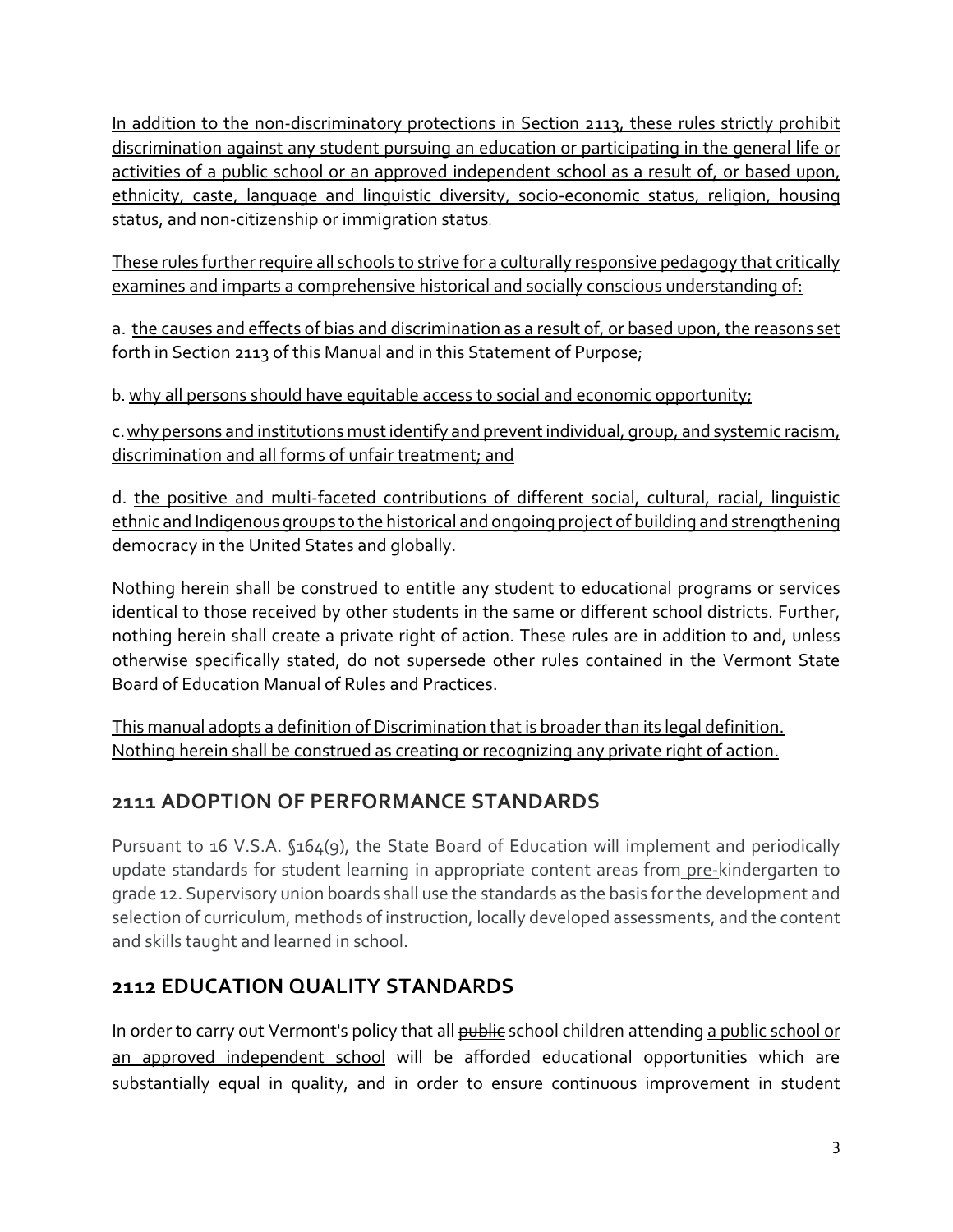performance, each public and approved independent school shall meet the following education quality standards, and annually report to the community in an understandable, *inclusive*, and comprehensive form as required in 16 V.S.A.  $$165(a)(2)$ .

# <span id="page-3-0"></span>**2113 FEDERAL AND STATE ENTITLEMENTS; NONDISCRIMINATION**

Each school or supervisory union shall ensure that students are furnished educational and other services in accordance with state and federal entitlements and requirements.

No student in a public school or independent school shall be excluded from participation in, be denied the benefits of, or be subject to discrimination under any educational program or activity as the result of, or based upon, the student's race, gender, color, creed, national origin, marital status, sexual orientation, gender identity or disability, or any other reason set forth in state or federal non-discrimination requirements.

Each supervisory union shall develop, and each school shall implement, a system of maintaining student records that aligns with Agency of Education statewide data collections; which enables accurate and timely reporting in connection with state and federal data collection requirements; and ensures the accuracy, relevancy and confidentiality thereof, and accessibility thereto; and which is in compliance with the federal Family Education Rights and Privacy Act of 1974 (P.L. 95- 380 as amended from time to time).

Student records shall be safely retained. For grades 9-12, the transcripts of graduates and dropouts shall be permanently maintained and the academic records may be permanently maintained.

Each school shall adopt and implement policies consistent with the federal Protection of Pupil Rights Act (20 U.S.C. §1232h) regarding surveys, analyses and evaluations.

### <span id="page-3-1"></span>**2114 DEFINITIONS**

The following definitions shall apply to these rules unless the context clearly requires otherwise:

1. "Academic record" may include standardized test scores, dates of attendance, alternate graduation plan, Personalized Learning Plan, rank in class, awards, activities, clubs and other information not included in a student's transcript, as locally determined. The "Academic Record" shall not include school records, documents, notes, or descriptions of a student's disciplinary history with school staff or other students.

2. "Anti-discrimination" means actions, behaviors, programs and policies by school staff, students, school boards, contractors, and community members involved in the daily operations of schools that are necessary to counter discrimination as defined in this Manual, and that promote a fair, just and equitable learning environment for all students.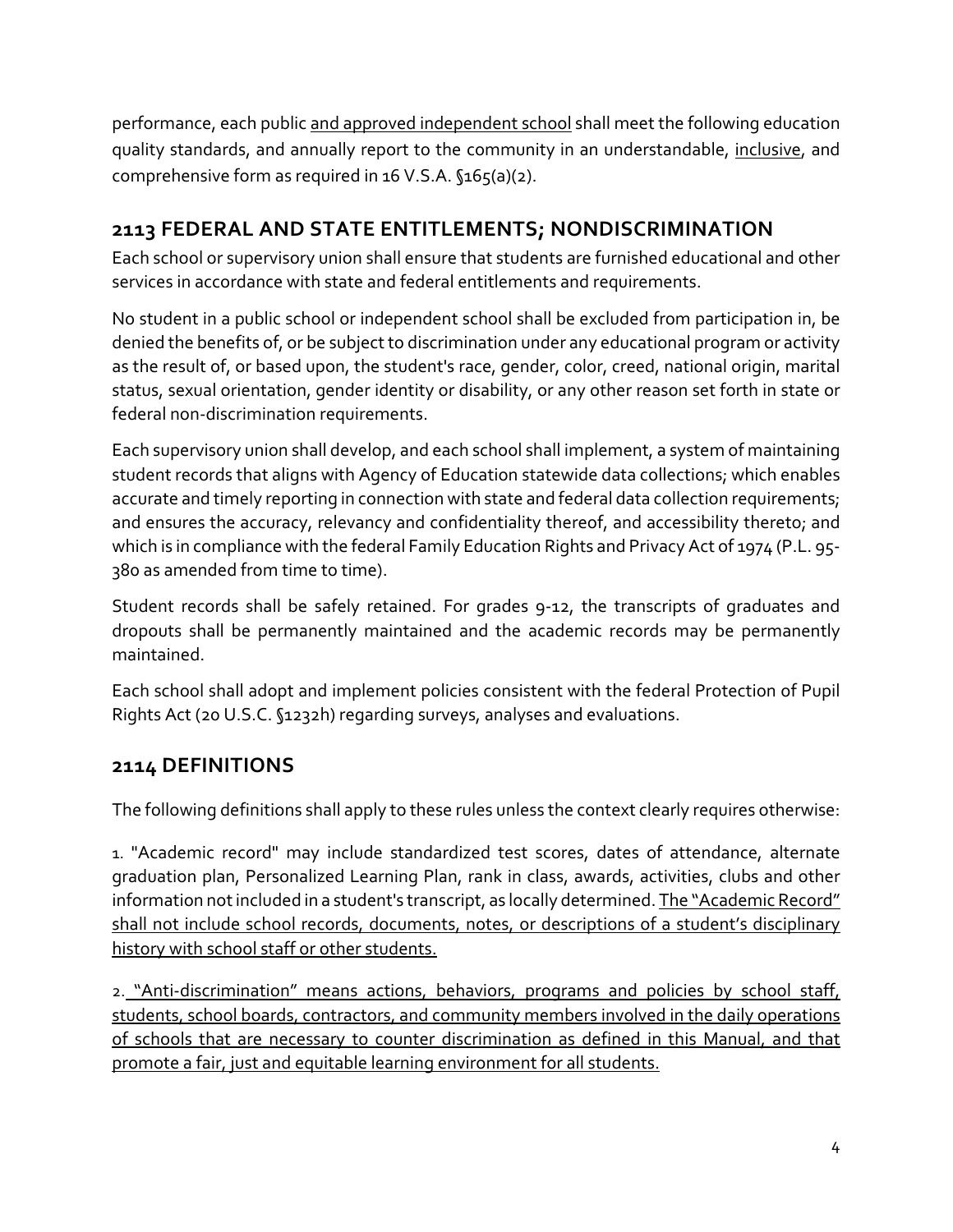3. "Anti-racist" means actions, behaviors, programs, and policies by school staff, students, school boards, contractors, and community members involved in the daily operations of schools that are necessary to counter racism as defined in this Manual, and that promote a racially inclusive learning environment for all students.

4. 2. Applied learning" means the presentation of subject matter in a way that integrates a particular academic discipline (such as mathematics, science, or English) with life experiences both in school and out of school and with personal workforce applications. Applications to life experiences should include the perspectives of ethnic, racial, linguistic, and social groups and neurodivergent cultures.

5. 3. "Appropriately licensed educator" means any teacher or administrator requiring a license under 16 V.S.A. Chapter 51 and in accordance with the Rules Governing the Licensing of Educators and the Preparation of Educational Professionals.

6.  $\text{L}$  "Career and Technical Education" means an educational program that supports attainment of a high school diploma, designed to provide students with technical knowledge, skills and aptitudes to prepare them for further education, enhance their employment options or lead to an industry-recognized credential, and strengthen their ability to work collaboratively in their chosen vocations with all persons.

7. "Caste" refers to hierarchical social systems of exclusion and dehumanization based on invented notions of purity and contamination. Those who suffer the stigma of caste are often deprived of or severely restricted in the enjoyment of their civil, political, economic, social, and cultural rights.

8. 5. "College and Career Readiness" means the a student 's ability possesses the knowledge, learning strategies, and foundational skills to enter the workforce, to  $\theta$ -pursue postsecondary education or training, and to adapt successfully to employment and academic or training environments that are socially and culturally inclusive. without the need for remediation. The student must possess the foundational skills and learning strategies necessary to begin studies in a career pathway in order to be considered college and career ready.

9."Culturally and Linguistically Diverse Students" are those who are members of home, cultural and social environments where languages other than English are spoken. The well-being and success of these students is enhanced by schools demonstrating respect for a multitude of linguistic competencies and fostering systems of academic and social inclusion that acknowledge the fundamental importance of such competencies. Linguistic competencies are cultural and linguistic resources that students, families and communities draw upon, including, but not limited to, a variety of languages, including Indigenous languages, multiple-sign languages, and African American Vernacular English and other dialects.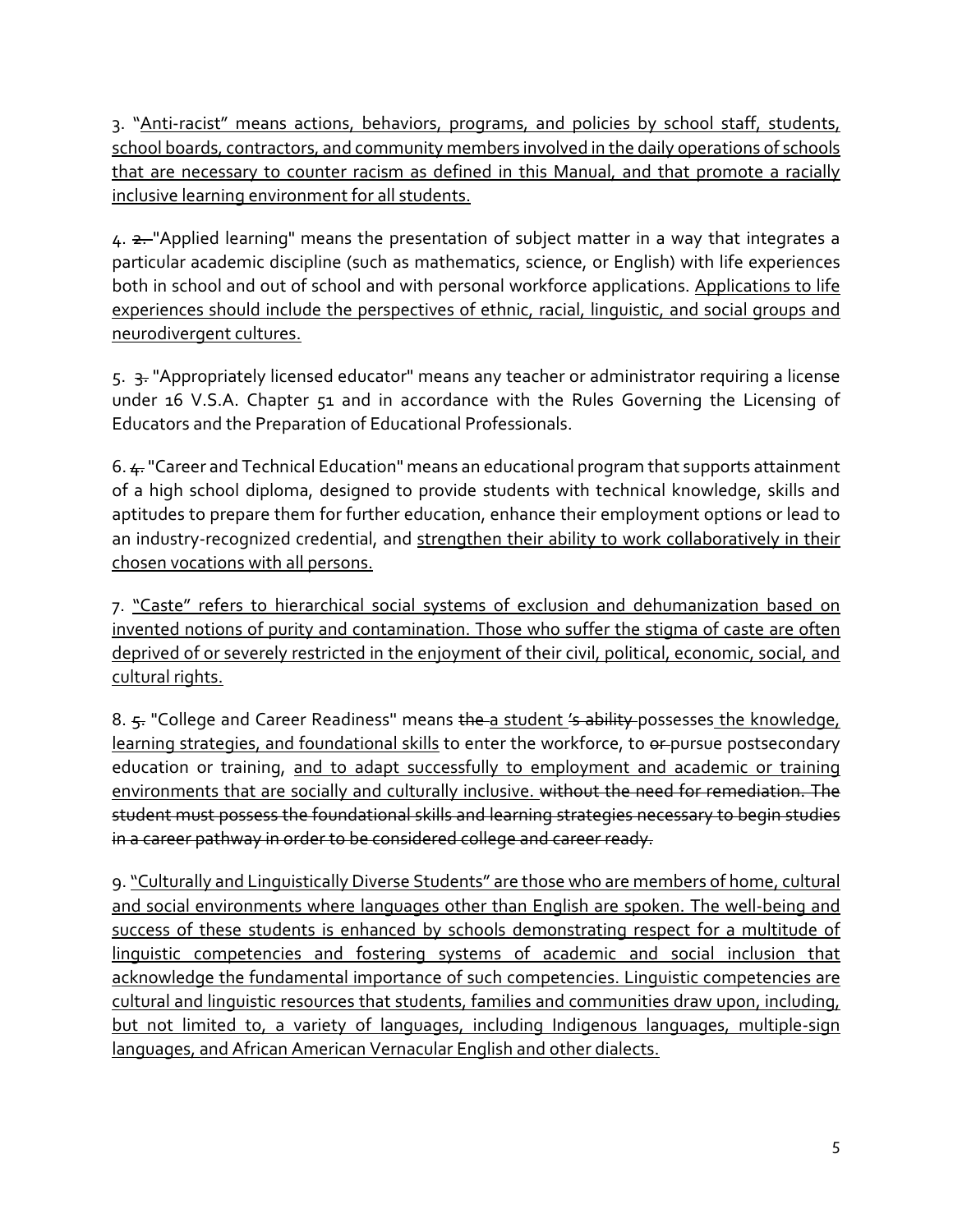10. "Culturally responsive teaching" is a research-based approach that incorporates knowledge of diverse cultures, languages, and perspectives into learning activities and curriculum design, including connecting students' life experiences and ways of learning. This approach helps students to both access rigorous curriculum and to develop higher-order thinking skills.

11. "Culture" means a set of distinctive spiritual, material, religious, intellectual, creative and emotional attributes of a society or social group, and encompasses, in addition to art and literature, lifestyles, ways of living together, values, traditions, and beliefs.

12. "Discrimination" means any distinction, exclusion, classification, restriction or preference based on any ground, such as race, ethnicity, skin color, sex, sexual orientation, gender identification, language, religion, political or other opinion, disability, national, social or geographic origin, citizenship or immigration status, income or property, birth or other status, which has the purpose or effect of denying or impairing the recognition, enjoyment or exercise of fundamental rights and freedoms in the political, economic, social, cultural, civil or any other field. Discrimination is practiced by individuals and groups, and it is expressed systemically through the structures, laws, practices, and policies of public and private institutions, employers, and organizations.

13. 6. "Educational Technology" means instruction and/or preparation in the appropriate use of current technology to provide students with equitable access to the knowledge and skills needed to communicate, solve problems, and to access, manage, integrate, evaluate, and create information.

14.  $\neq$  "Educator Mentoring" means the pairing of a mentor with an educator who is either new to the profession or new to the school in order to provide training, orientation, assistance and support. Further, for the purposes of this rule, a "#mentor" is an educator who has demonstrated high-quality instructional practice and who has been provided training in mentoring.

15. "Equity" or "Equitable" means that each student receives the resources and educational opportunities needed to learn and thrive in the classroom and in all aspects of learning and school life, in vocational training, and in community-school interactions, and to discover and cultivate their talents and interests. Equity goes beyond formal equality where all students are treated the same. To be achieved, Equity requires an inclusive school environment and may necessitate an unequal distribution of resources and services based on the needs of each student.

16. "Ethnic Group" means a group whose members identify with each other based on certain criteria, including a common history, ancestry or culture, religion, national, social or geographic origin, skin color, language, and experiences of discrimination and social exclusion.

17. "Ethnic Studies" means interdisciplinary, age appropriate and grade-appropriate curricula and programs dedicated to the historical and contemporary study of race, ethnicity, and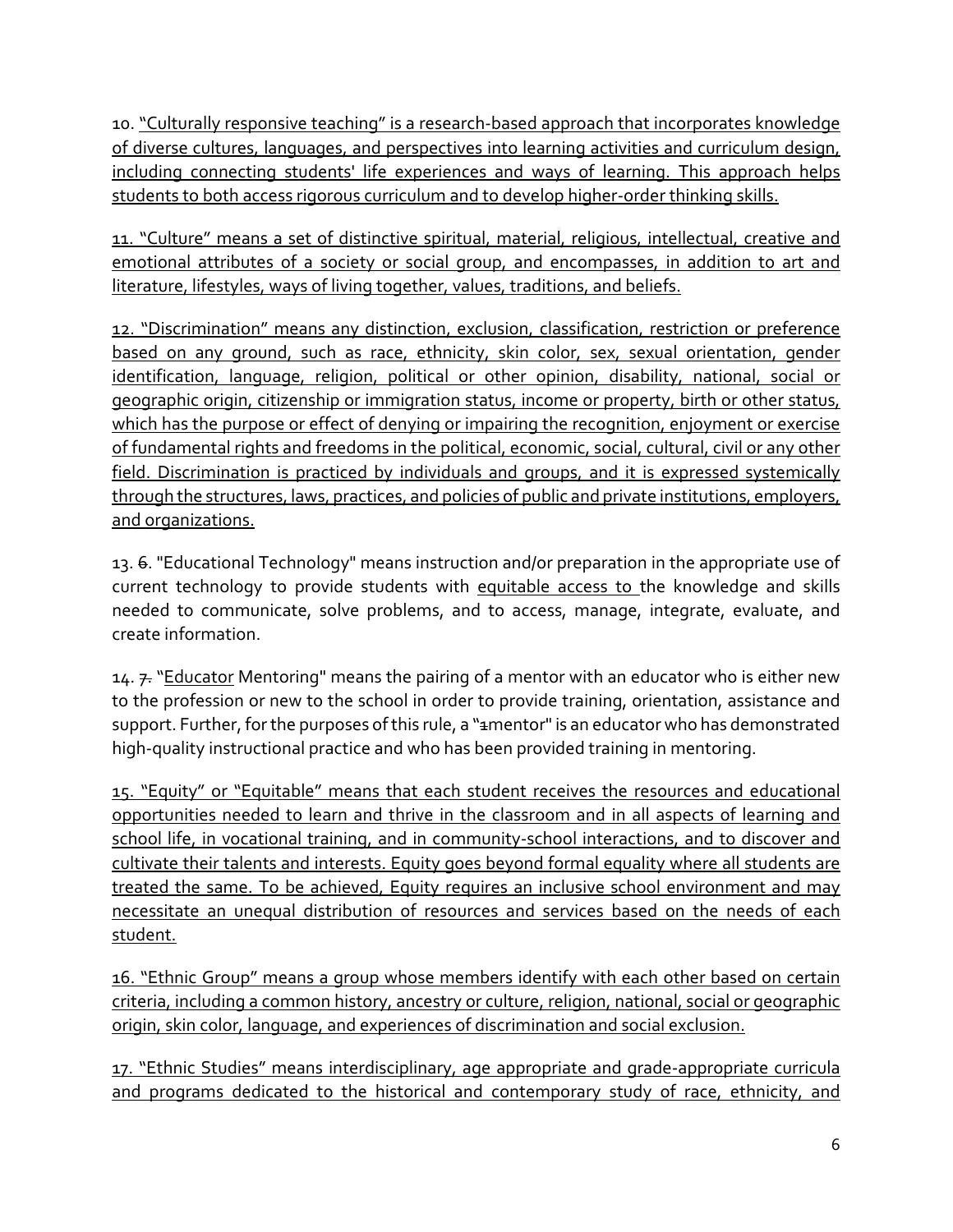Indigenous Peoples (including the Indigenous People of Vermont, the Abenaki, Mahican, Pennacook, Pocomtuc, and others) with a critical focus on the experiences and perspectives of racial and ethnic groups and Indigenous Peoples that have suffered systemic oppression, marginalization, and discrimination within and outside the United States. "Ethnic Studies" may involve a critical examination of these experiences and perspectives not only through the lens of race, ethnicity, and Indigenous People's history and cultures, but of sex, sexual orientation, gender identification, disability, and class.

18. "Ethnicity" means a concept that embodies a wide range of criteria used to identify ethnic groups, such as a common history, ancestry or culture, national, social or geographic origin, skin color, languages, religions, tribe or Indigenous People (including the Indigenous Peoples of Vermont, the Abenaki, Mahican, Pennacook, Pocomtuc and others), or various combinations of these characteristics.

19. "Inclusive" or "Inclusion" means school-based curricula, programs, activities, resources, and policies that ensure that academic learning, co-curricular and social offerings, and all other aspects of school life are based on the values of equality, equity, social and cultural diversity, freedom and dignity, so that all students are valued as unique individuals and can achieve their full academic and social potential.

20. "Interdisciplinary" means the practice of examining and teaching a subject from multiple academic perspectives and encouraging students to engage with and to synthesize alternative perspectives and narratives, including those from their lived experiences, into a coherent understanding or analysis.

21."Language" means systems of conventional and unconventional spoken, visual-manual, technological, and written symbols which human beings use personally and as members of social and cultural groups to express themselves, to shape identity, to acquire knowledge, to mediate power, to play, create, and imagine, to build and sustain familial, social, and cultural bonds, and to express a wide range of personal needs, aspirations, and emotions.

22. "Linguistic diversity" means that "Language," as defined in this Manual and inclusive of nonofficial languages, endangered languages, Indigenous and minority languages, and dialects, constitutes an immense body of diverse and complex systems of communication and expression. Respect for and preservation of linguistic diversity is fundamental to the well-being and academic success of all students, to eradicating bias, racism, and discrimination, and to fostering practices and systems of inclusion, equality, equity, and diversity in our schools and communities.

23. 8."Needs-based professional learning" means staff learning based upon needs identified through an examination of student performance and organizational and instructional data, and which is aligned with the school's Continuous Improvement Plan, curriculum and pedagogical practices.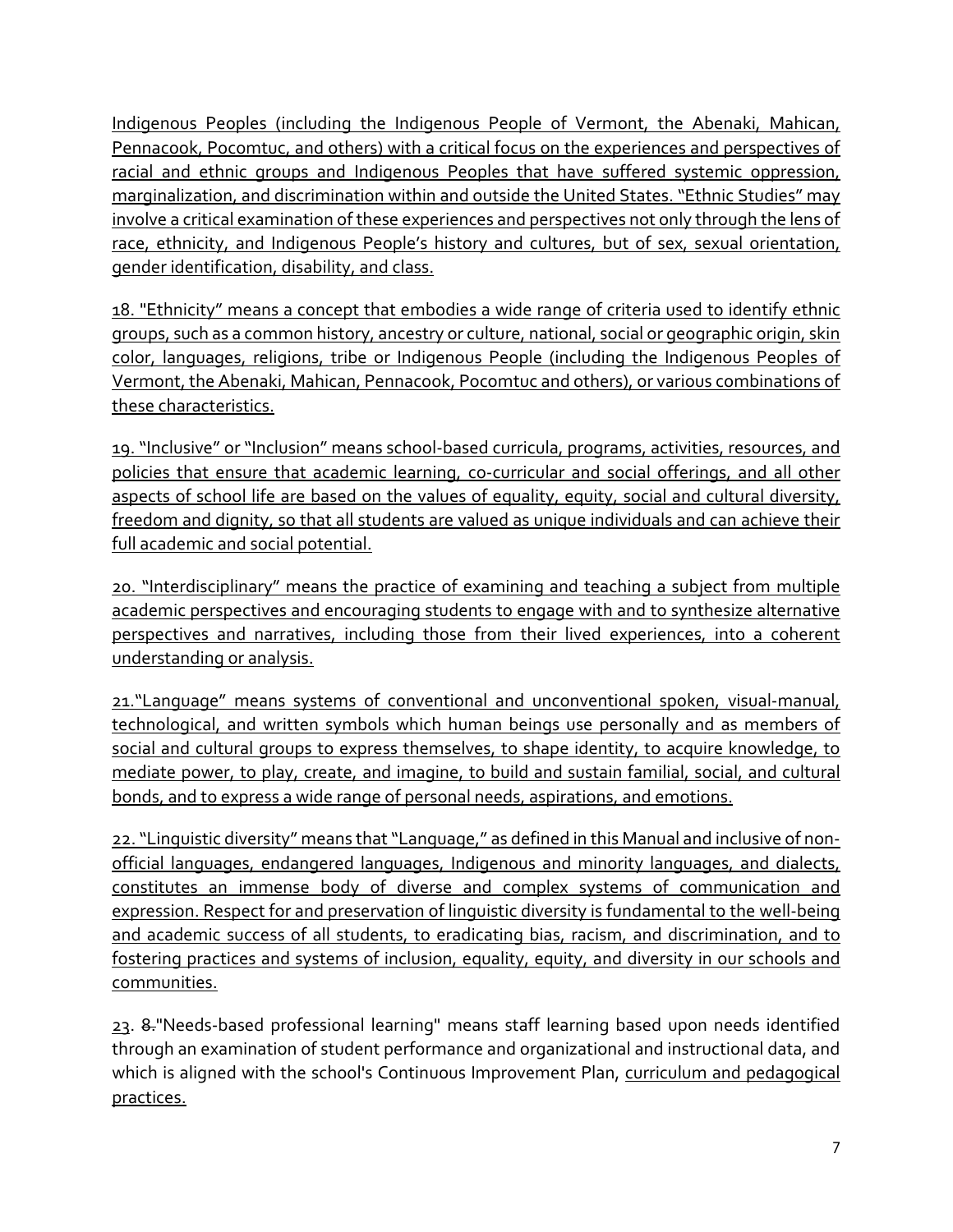24. 9. "Personalized Learning Plan" means a plan developed on behalf of a student by the student, a representative of the school, and, if the student is a minor, the student's parents, or legal guardian(s), and updated at least annually. The plan shall be developmentally appropriate and consistent with a school's universally designed instruction. It shall also reflect the student's emerging abilities, aspirations, interests and dispositions, linguistic resources, and, to the extent desired and expressly requested by the student and the student's parents or legal guardian(s), the student's ethnic, cultural or racial heritage and social group identity, and any experiences of discrimination or unfair treatment for the reasons set forth in Section 2113 and the Statement of Purpose of this Manual. Beginning no later than in the seventh grade, the plan shall define the scope and rigor of academic and experiential opportunities necessary for the student to successfully complete secondary school and attain college and career readiness.

25. 10. "Proficiency-based learning" and "proficiency-based graduation" refers to systems of instruction, assessment, grading and academic reporting that are based on students demonstrating mastery of the knowledge and skills they are expected to learn before they progress to the next lesson, get promoted to the next grade level, or receive a diploma. clear, shared learning objectives and common assessment tools for effective cycles of practice, feedback, assessment, and reflection with students, who are empowered by choice in their learning experiences and who are accorded multiple ways to demonstrate their new learning. In this system, "proficiencies" are district-wide learning objectives used by educators and students to drive instruction and assess growth in new learning. "Proficiency-based graduation" refers to a system that requires all students to demonstrate significant evidence of learning as measured by the district's proficiencies in order to graduate.

26. "Race" means any invented or socially constructed concept that is used to categorize groups and cultures on the basis of physical differences transmitted through descent, like skin color.

27. "Racial discrimination" means any distinction, exclusion, restriction or preference based on race, ethnicity, skin color, descent, or national origin, and which has the purpose or effect of denying or obstructing the recognition, benefit or exercise of fundamental rights and freedoms in the political, economic, social, cultural or any other field of public life.

28. "Racism" means any theory in which value judgements are based on racial, ethnic, or cultural differences, or which advances the claim that racial, ethnic, or cultural groups are inherently superior or inferior, thus explicitly arguing or implying that some groups are entitled to dominate, exploit, exclude, or eliminate others presumed to be inferior. Racism is practiced by individuals and groups, and it is expressed systematically through the structures, laws, regulations, practices and policies of public and private institutions, employers, and organizations.

29. "Research Based" means practices and activities that are consistent with research on how children learn in ways that are developmentally and socially appropriate and have positive and lasting effects on their education and personal growth.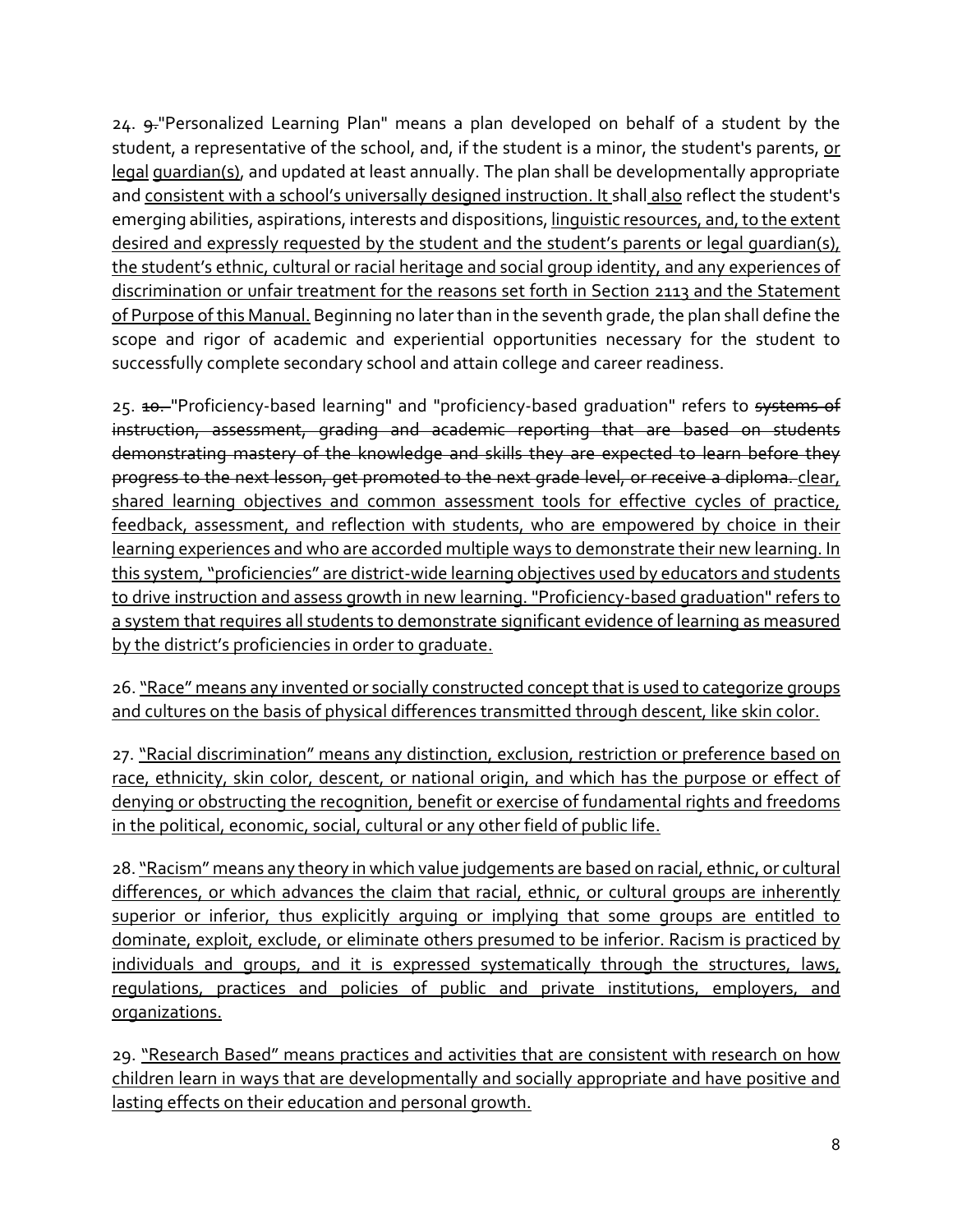30."Restorative Justice" or "Restorative Practices" refer to whole-school, relational approaches to building school climate and addressing student behavior that fosters belonging over exclusion, social engagement over control, and meaningful accountability over punishment. It encourages members of the school community to be constantly present, attending to needs as they arise. It exercises their ability to be dynamic rather than static in their responses. Restorative approaches also begin with proactive structures to build positive relationships and communication and create a space for people to express themselves—their strengths, assets, responsibilities, and also, their vulnerability. Restorative Justice processes and programs shall not remove from a school district or lessen to any degree its mandatory responsibility under Vermont law and policy to investigate, call out, name, and discipline behaviors that violate the Vermont Agency of Education's "Policy for the Prevention of Harassment, Hazing and Bullying" (HHB) and Federal Title IX.

31. 11. "School" means an organizational structure designed to facilitate student learning. This could include an individual public school building or a combination of public school buildings with one administration, inclusive of outdoor recreation areas, paths and facilities, and either of which could include learning opportunities both within and outside of the school building and school day. It also includes career technical educational centers, as specified in Title 16 (Flexible Pathways subsection), and virtual learning experiences and opportunities that are offered by the school or district. Where the context suggests that a  $4\frac{u}{s}$ school" take some action, the action shall be taken by the superintendent or such school officials as are designated by the superintendent, unless otherwise specified herein or elsewhere in law or regulation.  $4\frac{u}{s}$ School" includes a technical center.

32. 12 "Secretary" means the Secretary of Education or his or her this person's their designee.

33. "Social Identity Group" means a group of people who share common characteristics that shape their identity and promote a sense of unity. The characteristics can be innate and unchangeable, or otherwise fundamental to identity and to the exercise of rights and freedoms in political, economic, social, civil, or any other field.

34. <del>13.</del> "Superintendent" means the superintendent of schools or the person or persons assigned the duties of a superintendent pursuant to 16 V.S.A. §242.

35. 44. "Supervisory union" means an administrative, planning, and educational service unit created by the State Board of Education, which consists of two or more school districts, including a supervisory district. For the purpose of these rules, supervisory union also means a supervisory district which consists of only one school district, which may be a unified union district.

36. <del>15.</del> "Technology Integration" means the infusion of technology into the curriculum as a tool to enhance learning in a content area or multidisciplinary setting, enabling students to select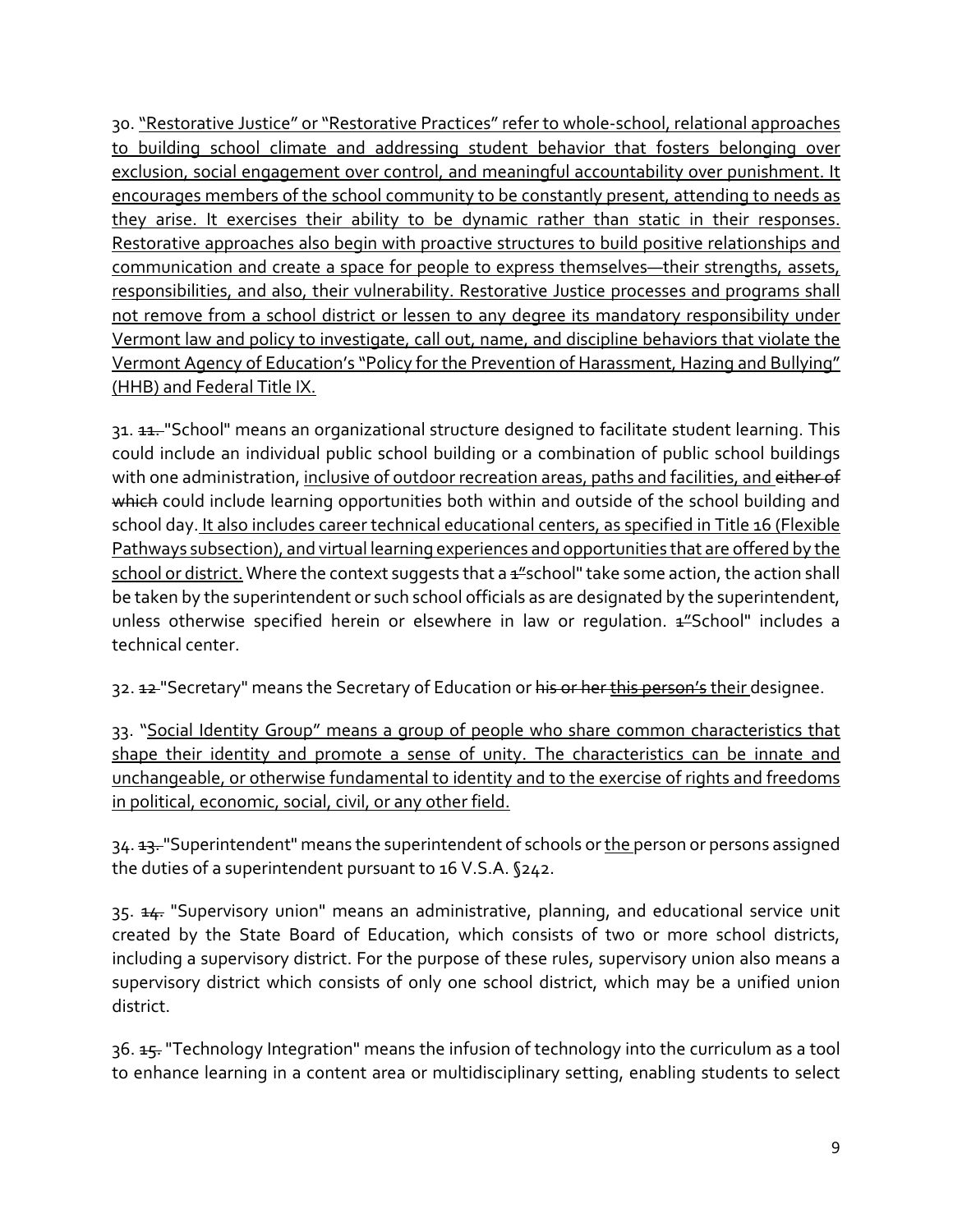technology tools to help them obtain information in a timely manner, analyze and synthesize the information, and present it professionally in culturally and linguistically appropriate ways.

37. <del>16.</del> "Transcript" means a formal document certifying and documenting a student's or former student's achievement of state standards and at minimum includes the student's name, date of birth, last known address, years of attendance, courses taken, grades or proficiencies achieved, out-of-school learning opportunities if applicable, and diploma or certificate of completion awarded.

38. <del>17.</del> "Transferable skills" refers to a broad set of knowledge lifelong learning skills such as, but not limited to, creativity, communication, collaboration, critical thinking, and intercultural competency. Transferable skills are interdisciplinary skills that are vitally important for students' personal agency and contributions as members of a diverse and democratic society. work habits, and character traits that are believed to be critically important to success in today's world, particularly in collegiate programs and modern careers.

39. "Universally Designed Instruction**"** is an educational framework based on research in the learning sciences, including cognitive neuroscience, that guides the development of flexible learning activities and environments that can accommodate individual learning differences.This framework incorporates the principles and practices of "Universal Design for Learning," which teachers utilize to develop instructional strategies to meet the diverse needs of all learners, specifically, but not limited to: multiple means of representation to give learners various ways of acquiring information and knowledge, multiple means of expression to provide learners alternatives for demonstrating what they know, and multiple means of engagement to tap into learners' interests, challenge them appropriately, and motivate them to learn.

# <span id="page-9-0"></span>**CURRICULUM INSTRUCTION**

### <span id="page-9-1"></span>**2120.1 Instructional Practices**

Instructional practices Educators shall promote personalization and high expectations for each student and enable so that each student to successfully engages in the curriculum and meets the graduation requirements. Classroom instruction shall include a range of research-based instructional practices strategies that most effectively improve student learning and engage all learners as identified by national and Vermont guidance and locally collected and analyzed student data.

#### Educators shall be supported in:

a. examining their own identities and biases and fostering a learning environment that emphasizes multiple ethnic, cultural and racial perspectives, presents and critiques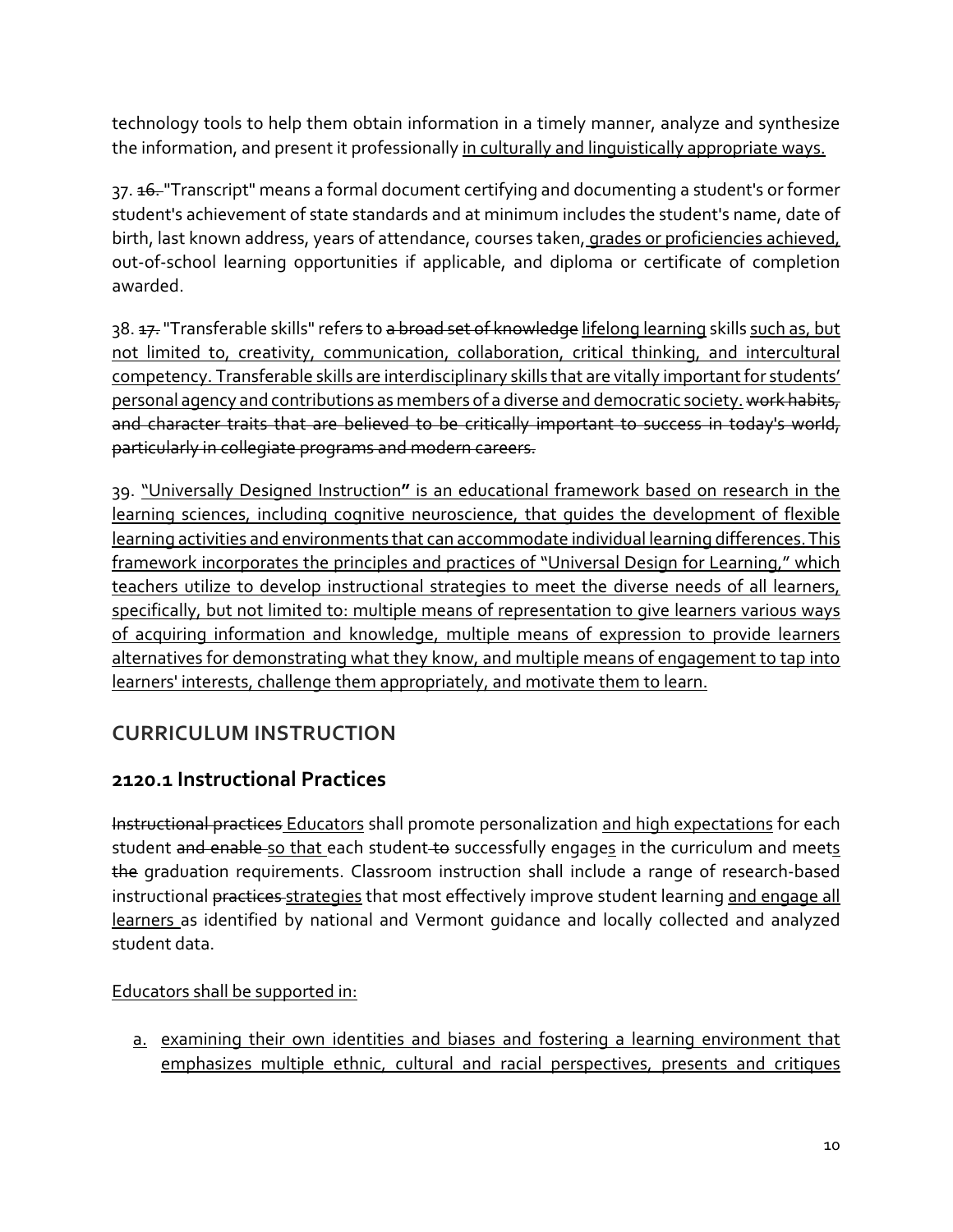historical counter-narratives, and encourages students to examine issues and expressions of social equity within and beyond the classroom or school;

- b. modeling high expectations for all learners, regardless of prior academic experience, family background, socio-economic status, or (dis)abilities and promoting respect for student differences;
- c. recognizing the essential role that language acquisition and literacy play in the lives of children, not only in respect to reading, writing, listening and speaking, but as home and community practices that shape a culturally responsive understanding of students' social, racial, linguistic, and ethnic identities, of their communities, and of their world;
- d. communicating in linguistically and culturally responsive ways;
- e. providing learning experiences that are designed for neurodiversity with multiple ways for students to access learning;
- f. using educational and assistive technology to reduce barriers to learning and heighten student engagement;
- g. cultivating learner agency by providing multiple ways for students to engage with and demonstrate their new learning;
- h. emphasizing an inquiry-driven approach to all units of study and bring real-world issues into the classroom;
- i. heightening the salience of learning objectives and providing mastery-oriented feedback;
- j. employing the use of data to adapt pedagogy to unique student needs and incorporate student feedback into instructional design and curricula;
- k. teaching students how to develop metacognitive and social emotional skills that improve their academic outcomes;
- l. designing learning experiences that improve students' wellbeing, including opportunities for physical movement in the classroom; and
- m. fostering classroom culture based on the tenets of restorative justice practices: relationships, respect, responsibility, repair, and reintegration.

# <span id="page-10-0"></span>**2120.2 FLEXIBLE PATHWAYS**

Schools must provide students the opportunity to experience learning through flexible and multiple pathways, including but not limited to career and technical education, virtual learning, work-based learning, service learning, internships, apprenticeships, community research and civic engagement, dual enrollment, and early college. Learning must occur under the supervision of an appropriately licensed educator. Learning expectations must be aligned with state expectations and standards.

Students must be allowed to demonstrate proficiency by presenting multiple types of evidence, including but not limited to teacher or student-designed assessments, portfolios, performances, exhibitions and projects.

To develop and expand flexible pathways that are effective and equitable, school boards and school staff must: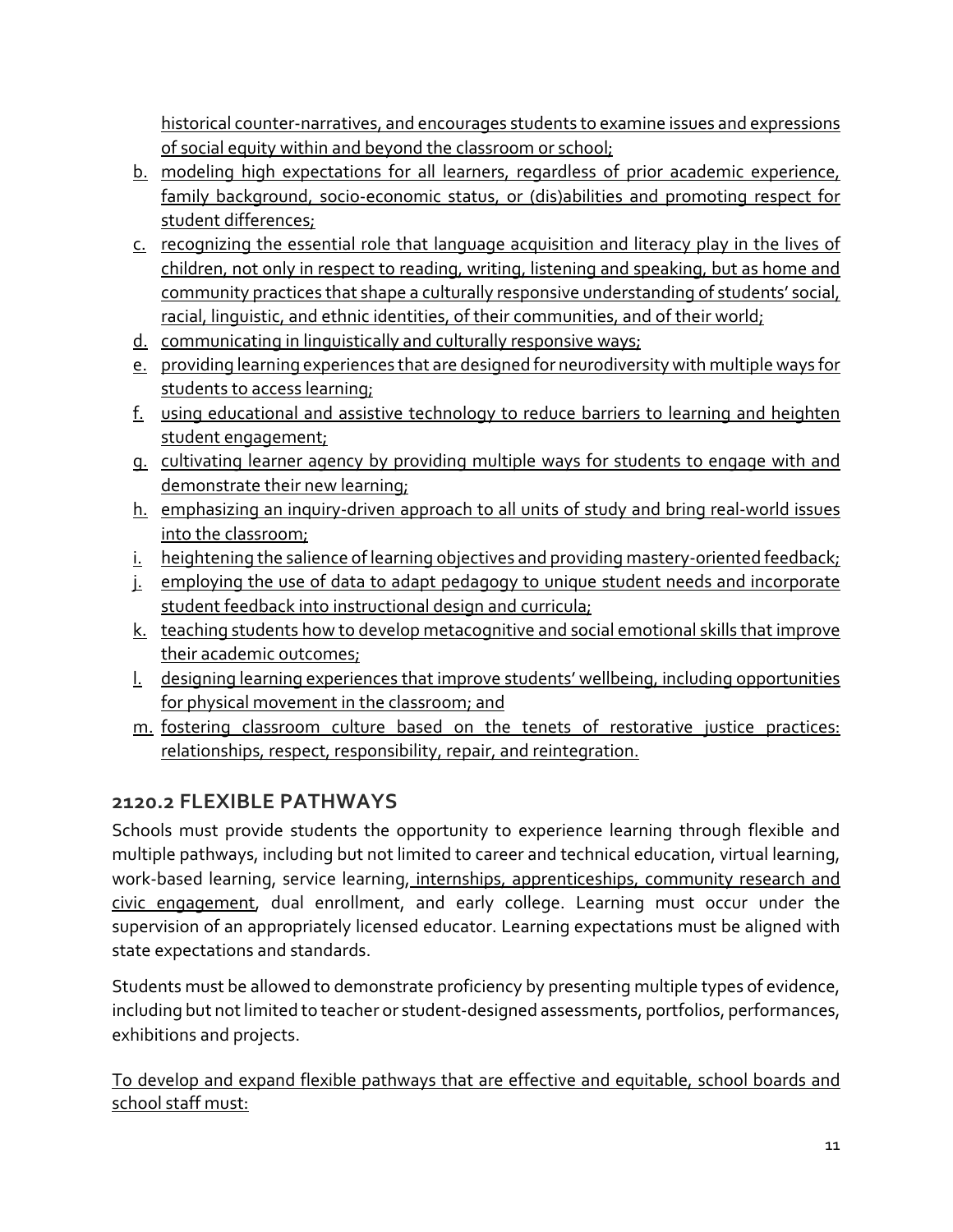- a. integrate an understanding and respect for the diversity of cultural, racial, ethnic, linguistic, and social identities and experiences that shape and impact children's lives as students and integrate that understanding into the district's planning and procedures related to flexible pathways;
- b. recognize and reduce social and economic barriers to accessing flexible pathways;
- c. recognize the lived experience of students who are neurodiverse and/or have disabilities;
- d. offer resources and learning opportunities that center disability-related issues;
- e. communicate to students and parents/legal quardians on how they can learn about, access and benefit from flexible pathways through different means and in easy-tounderstand language that is linguistically appropriate and culturally responsive, including in their home languages and in accessible formats;
- f. Monitor and report annually on general participation rates, continuous improvement metrics, the proportional representation of ethnically, racially, linguistically, and socially diverse student populations in the program, resource allocations and their effects on ensuring equitable access to the program, and any obstacles to student participation in whole or for particular groups of students; and
- g. Provide students with flexible pathways opportunities, consistent with 16 V.S.A. § 941, to have as part of their learning experiences quality interactions with teachers and other adults, including artists and culture bearers, who represent a range of cultural, ethnic, racial, linguistic, and social diversity.

### <span id="page-11-0"></span>**2120.3. CAREER AND TECHNICAL EDUCATION.**

Schools serving grades 9-12 shall coordinate with their designated career and technical education center to ensure genuine access and support for all eligible students as required in 16 V.S.A. §1541a. Any eligibility requirements for a given school or school's program need to be inclusive (e.g. home language) and clear to staff, students, and parents/legal guardians.

Schools shall ensure that students receive appropriate career counseling and program information regarding the availability of education and apprenticeship program offerings at career and technical centers. Demonstrations of learning such as credits or grades earned in an approved career and technical education course or program are subject to the requirements of 16 V.S.A. §1545.

# <span id="page-11-1"></span>**2120.4. PERSONALIZED LEARNING PLANS.**

As required in 16 V.S.A. § 941, schools shall ensure all students in grades seven through 12 shall have a Personalized Learning Plan, which shall be a written document developed by the student,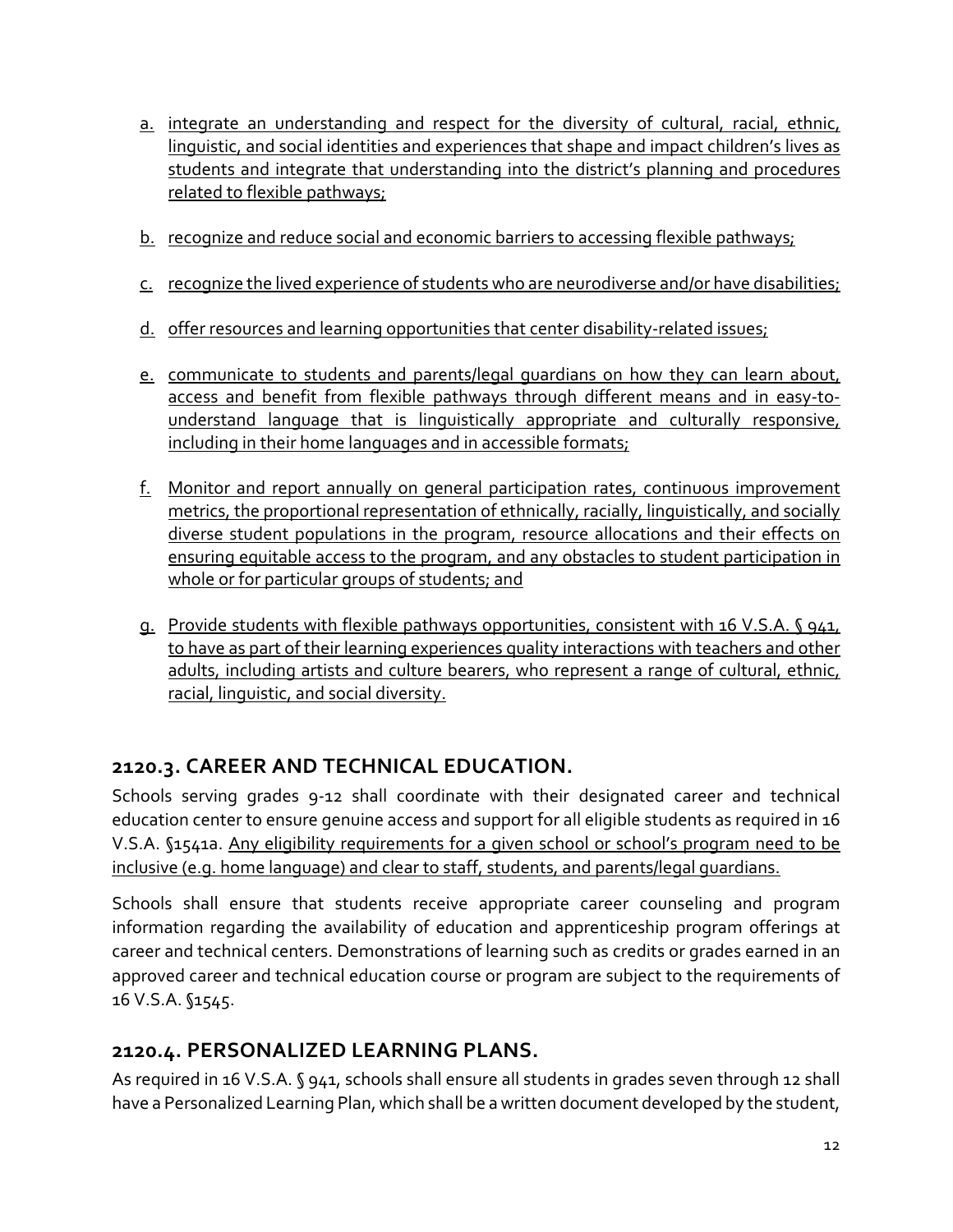a representative of the school and, if the student is a minor, the student's parent or legal guardian. The Personalized Learning Plan shall describe the scope and rigor of learning opportunities and support services necessary for the students to develop aspirations, to achieve college and career readiness prior to graduation, and to attain a high school diploma, and to participate confidently as youth and adults in the civic, cultural, and social life of their school system, community, state and nation. This plan must be reviewed at least annually.

This section is effective in accordance with the rolling implementation dates established in Section 14 of Act 77 of 2013, as may be amended.

# <span id="page-12-0"></span>**2120.5. CURRICULUM CONTENT.**

Each supervisory union board shall ensure the written and delivered curriculum within their supervisory union is aligned with the standards approved by the State Board of Education. The curriculum shall be accessible to families and community members. Each school shall enable students to engage annually in rigorous, relevant and comprehensive learning opportunities that allow them to demonstrate proficiency in:

a. literacy (including critical thinking, language, reading, spelling, comprehension, speaking and listening, and writing); demonstrating proficiency in literacy includes the ability to engage with language to acquire, construct and communicate meaning, and to shape meaning to identity in all aspects of daily living. All students need to receive systematic reading instruction in the early grades from a teacher who is skilled in teaching reading through a variety of evidence-based instructional strategies that take into account language knowledge and skills, as measured by effective assessments (e.g. screening, formative, summative, and diagnostic) and the linguistic background of each student. Some students may require intensive supplemental instruction tailored to the unique difficulties encountered, irrespective of special-education eligibility.

b. mathematical content and practices (including numbers, operations, and the concepts of algebra and geometry) by the end of grade 10;

c. scientific inquiry and content knowledge (including the concepts of life sciences, physical sciences, earth and space sciences and engineering design);

d. global citizenship (including the concepts of civics, economics, geography, world language, the arts and cultural studies, and history);

e. physical education and health education as defined in 16 V.S.A. §131;

f. artistic expression (including visual, media and performing arts); and

g. transferable skills (including communication, collaboration, creativity, innovation, inquiry, problem solving, critical thinking, and the use of technology).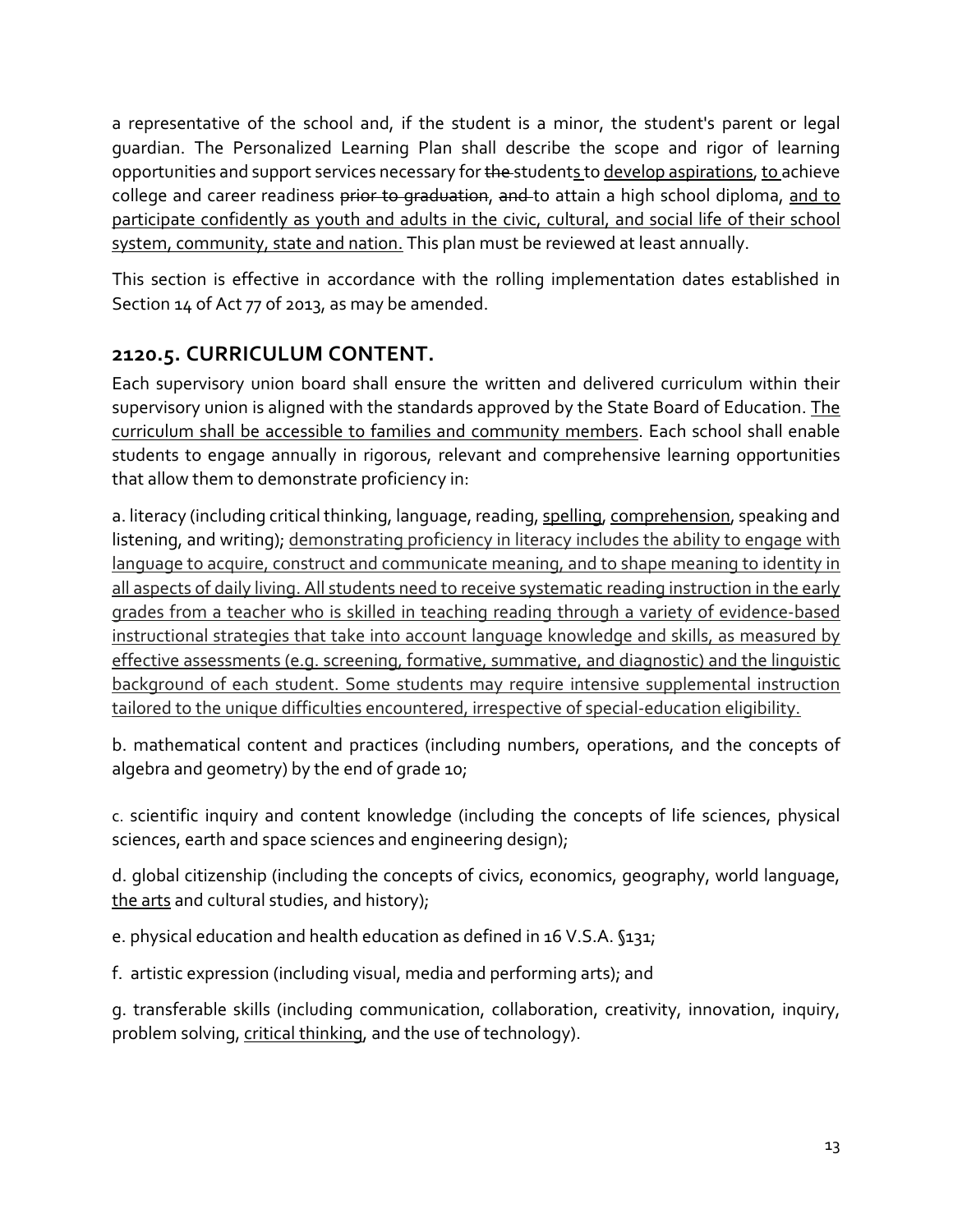Each school shall provide students in grades K-8 with at least two physical education classes per week. Each school shall provide students in grades 9-12 with one and one-half years of physical education or the equivalent thereof.

Each school shall offer options for students in grades K-12 to participate in at least 30 minutes of physical activity within or outside of the school day. Physical activity may include recess and movement built into the curriculum, but does not replace physical education classes.

Each school shall provide appropriate socially and culturally responsive learning opportunities to all students to support their attainment of the standards approved by the State Board of Education. As required in 16 V.S.A. §2902, eEach public and approved independent school shall provide support for students who require additional assistance in order to succeed or be challenged in the general education environment.

Each school shall provide comprehensive elementary and secondary health and physical education learning experiences, including the effects of tobacco, alcohol, and drugs on the human system for all students in accordance with sections 16 V.S.A. §131 and §906(b)(3).

Each school shall ensure students are able to access academic and experiential learning opportunities that reflect their emerging abilities, interests and aspirations, as outlined in the students' Personalized Learning Plans.

### <span id="page-13-0"></span>**2120.6. CURRICULUM COORDINATION.**

As required in 16 V.S.A. §261a(a)(1), the board of each supervisory union shall ensure that each school implements the supervisory union's written and delivered curriculum, which shall be:

a. aligned with the standards approved by the State Board of Education;

b. coordinated across all grades to prepare students for graduation and life beyond;

c. coordinated across the supervisory union, including sending high schools and technical centers;

d. informed by ongoing review of new research, changing learning opportunities, and updates to the standards approved by the State Board of Education;

e. designed to enable all students to achieve the graduation requirements; and

f. integrated with technology across all disciplines.

Each school with a pre-kindergarten early education program must offer high-quality programs as outlined in State Board Rule 2600 and consistent with the charge of Act 1 (2019).

Each local school board shall ensure the alignment of existing school policies and create new policies as needed to accomplish the following:

a. promote research, coordination and professional learning that leads to the development of age-appropriate and grade-appropriate programming and resources in Ethnic Studies that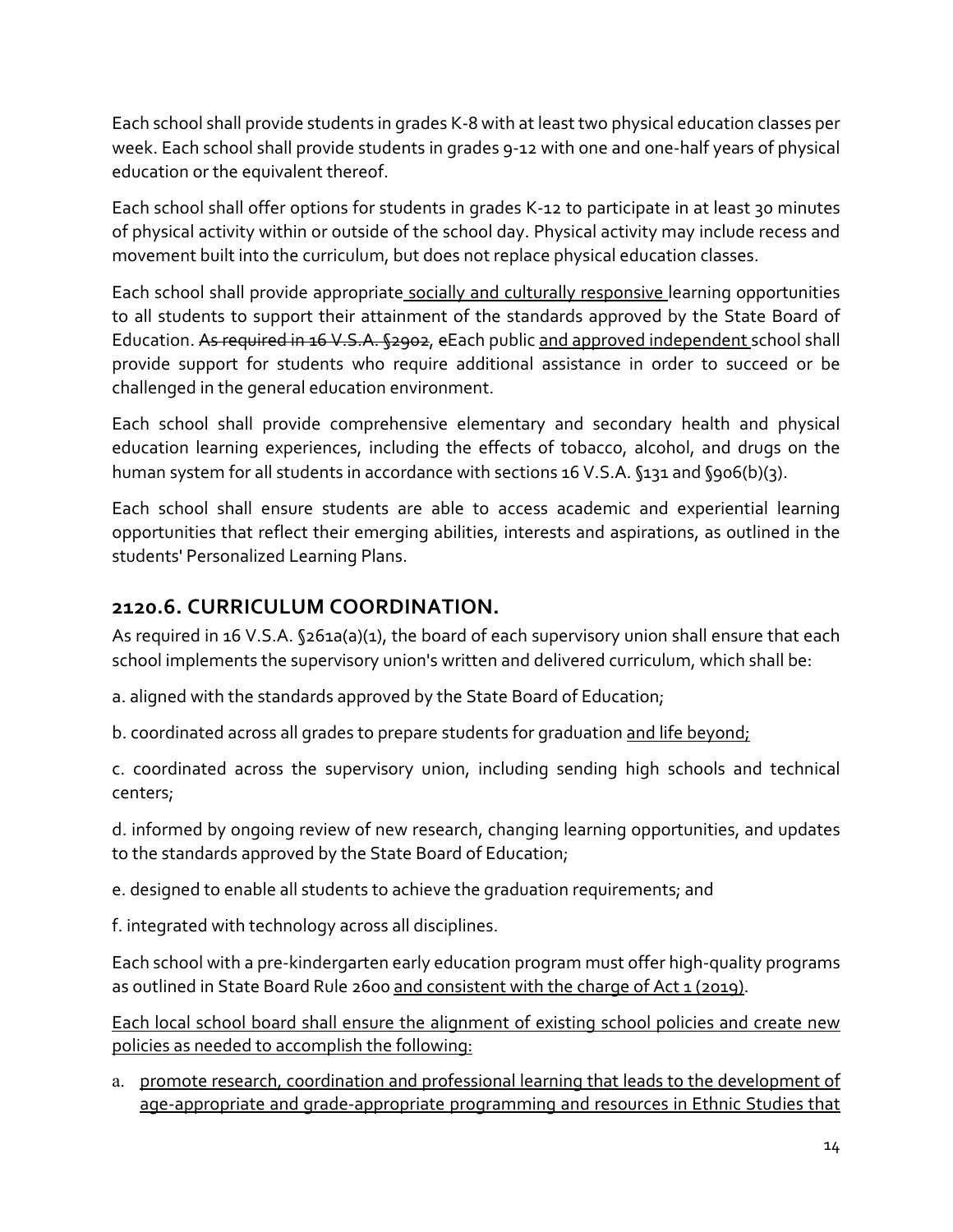are integrated into all Curriculum Content areas in Section 2120.5 of this Manual and that are responsive to the developmental needs of all students, Pre-Kindergarten through Grade <u>12; and</u>

b. create systems for regularly, systematically, and continuously evaluating a school district's performance in attaining the above goals.

When undertaking this policy work, school boards and school leadership shall engage with the communities they serve; and seek input and guidance through a process that includes the voices and experiences of students, parents/legal guardians and other community members who are often underrepresented in this work and in school decision-making.

## <span id="page-14-0"></span>**2120.7. GRADUATION REQUIREMENTS.**

A student meets the requirements for graduation when the student demonstrates evidence of proficiency in the curriculum outlined in 2120.5, and completion of any other requirements specified by the local board of the school attended by the student.

This requirement is effective no later than September 2014 for students entering seventh grade and through their secondary school progression, for the anticipated graduation date of June 2020, and with each subsequent incoming seventh grade class.

For students eligible for special education services under IDEA or protected by Section 504 of the federal Rehabilitation Act, the student shall meet the same graduation requirements as nondisabled peers in an accommodated and/or modified manner. These modifications will be documented in each student's Personalized Learning Plan.

The Individual Education Program (IEP) team or 504 Team is responsible for assuring that information regarding the student's individual skills, aptitudes and present levels of performance are incorporated into the student's Personalized Learning Plan. This shall ensure that the proficiency levels to meet graduation requirements are linked to local graduation requirements, individually accommodated and/or modified for students with disabilities, and written into the student's Personalized Learning Plan.

This process shall ensure that any student identified as a student with a disability will receive a regular high school diploma after meeting his/her their individual graduation requirements as outlined in their Personalized Learning Plan. The development of an IEP does not supplant a Personalized Learning Plan, nor does a Personalized Learning Plan replace an IEP.

For English Learner (EL) students, districts must provide EL programs and accommodations that ensure EL students access to grade-level curricula so they can meet promotion and graduation requirements. These programs and accommodations must be documented in each student's Personalized Learning Plan.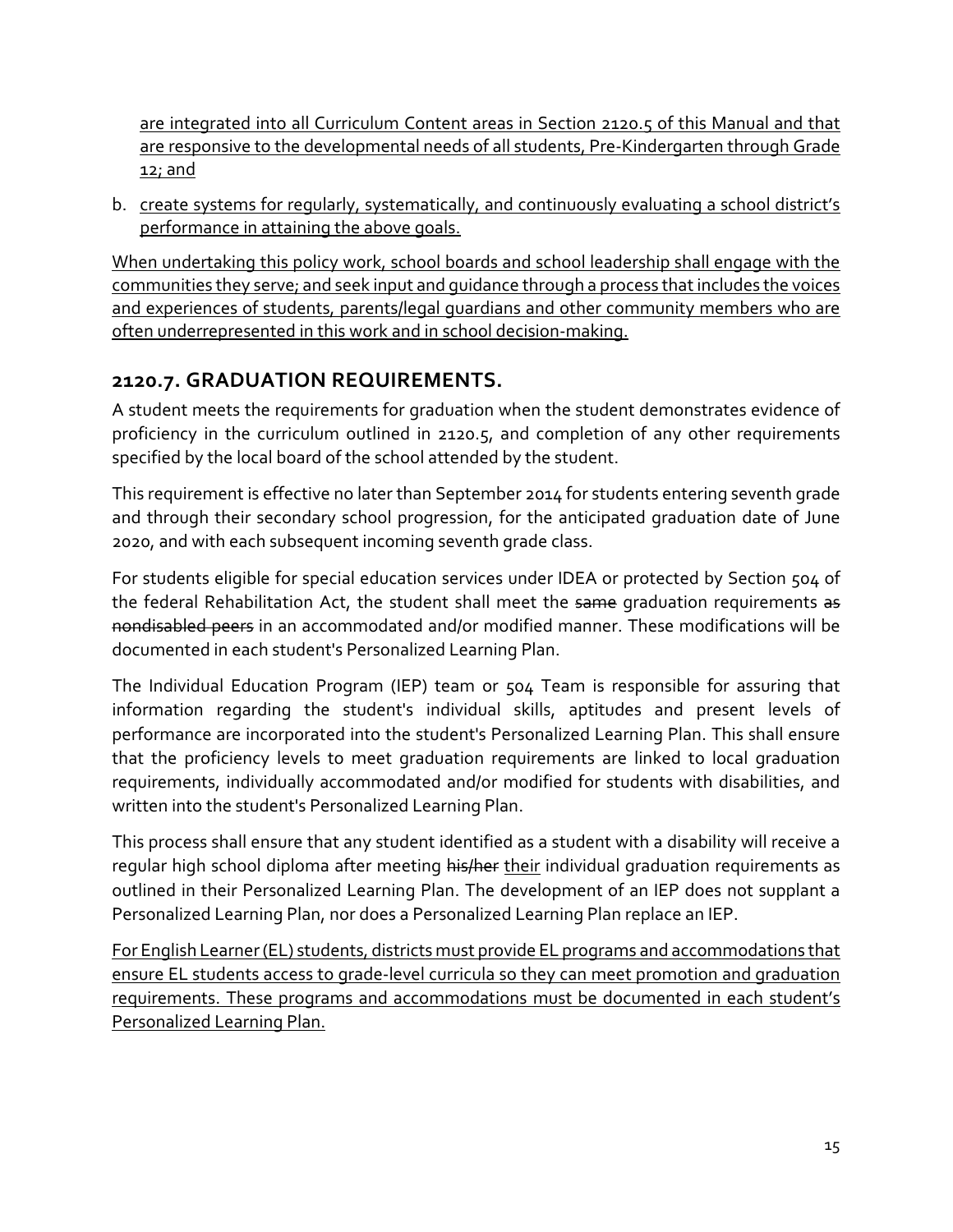### <span id="page-15-0"></span>**2120.8. Local Graduation Requirements.**

Each secondary school board is responsible for setting graduation requirements in accordance with these rules.

Local graduation policy must define proficiency-based graduation requirements based on standards adopted by the State Board of Education. As required in 16 V.S.A. §261a(a)(1), it is the responsibility of the supervisory union board to ensure alignment in expectations for all students within a supervisory union.

Schools may or may not use credits for the purposes of demonstrating that a student has met the graduation requirements. When used, credits must specify the proficiencies demonstrated in order to attain a credit and shall not be based on time spent in learning. Further, students may receive credit for learning that takes place outside of the school, the school day, or the classroom. Any credits earned must occur under the supervision of an appropriately licensed educator.

# <span id="page-15-1"></span>**2121 PROFESSIONAL RESOURCES**

#### <span id="page-15-2"></span>**2121.1. School Leadership.**

The roles and responsibilities of the school's leadership, including the school board, superintendent and principal or career and technical center director shall conform to applicable provisions in 16 V.S.A. regarding authority and duties.

All school leaders must have sufficient time to carry out their responsibilities in order to focus on improving student learning and on fostering an anti-racist, culturally responsive, antidiscriminatory, and inclusive learning environment. To accomplish that, the superintendent or his or her designee must:

a. supervise a licensed principal who shall be responsible for the day-to-day leadership of the school;

b. create a school leadership team consisting of administrators and teachers (and students as appropriate) with compensation either in time or financial reimbursement or a combination of both for all teachers;

c. create professional learning groups for all teachers that meet during school time at least two hours per month and are facilitated by trained teachers;

d. engage in professional development coursework and professional learning opportunities to understand and advance equity across the supervisory union;

d. e. coordinate the principal's schedule to enable him/her this person to engage in student learning, such as:

1. teaching a course or hosting an advisory with students;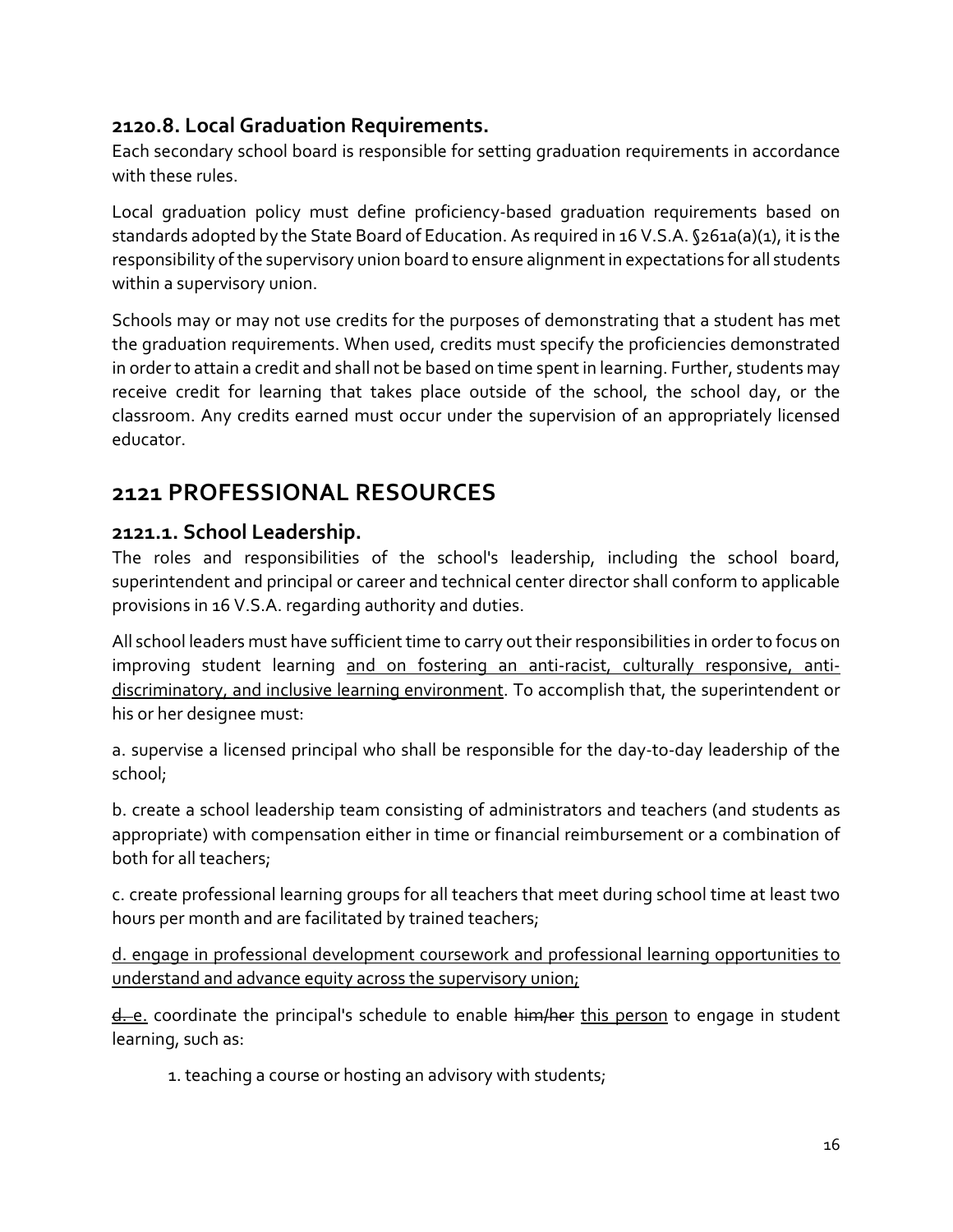- 2. mentoring a group of students in developing their Personalized Learning Plans;
- 3. providing support for students through support services; or
- 4. other methods of student engagement as approved by the superintendent.

e.f. provide teacher support and evaluation aligned with the quidelines approved by the State Board of Education.

g. minimize, as much as possible, supervision of non-teaching staff by the principal.

The principal shall be answerable to the superintendent in the performance of his or her their duties.

Schools with 10 or more full-time equivalent teachers shall employ a full-time licensed principal. Schools with fewer than 10 FTE teachers shall employ a licensed principal on a pro-rata basis.

#### <span id="page-16-0"></span>**2121.2. Staff.**

As required in 16 V.S.A. §1692, all professional staff shall be licensed and appropriately endorsed for their assignment. All classroom staff, including educational support personnel, shall have had adequate academic preparation and training to teach or provide services in the area to which they are assigned.

Each school shall employ instructional and administrative staff members who possess the knowledge and skills to implement the standards in alignment with professional educator standards established by the Vermont Standards Board for Professional Educators.

Each supervisory union shall employ licensed special education staff, and shall ensure each school employs sufficient and qualified staff as needed to identify students eligible for special education services and to implement each eligible student's Individual Education Program and Section 504 plan.

Classes in grades K-3, when taken together, shall average fewer than 20 students per teacher. In grades 4-12, when taken together, classes shall average fewer than 25 students per teacher. The total class roll of a teacher shall not exceed 100 students, except where the specific nature of the teacher's assignment (such as in certain art, music, or physical education programs) is plainly adaptable to the teaching of greater numbers of students while meeting the educational goals of the program.

School boards must establish optimum class size policies as consistent with statutory guidance from the Agency of Education. Class size must comply with state and federal safety requirements.

The services of a certified library media specialist shall be made available to students and staff. Schools with over 300 students shall have at least one full-time library media specialist and sufficient staff to implement a program that supports literacy, information, and technology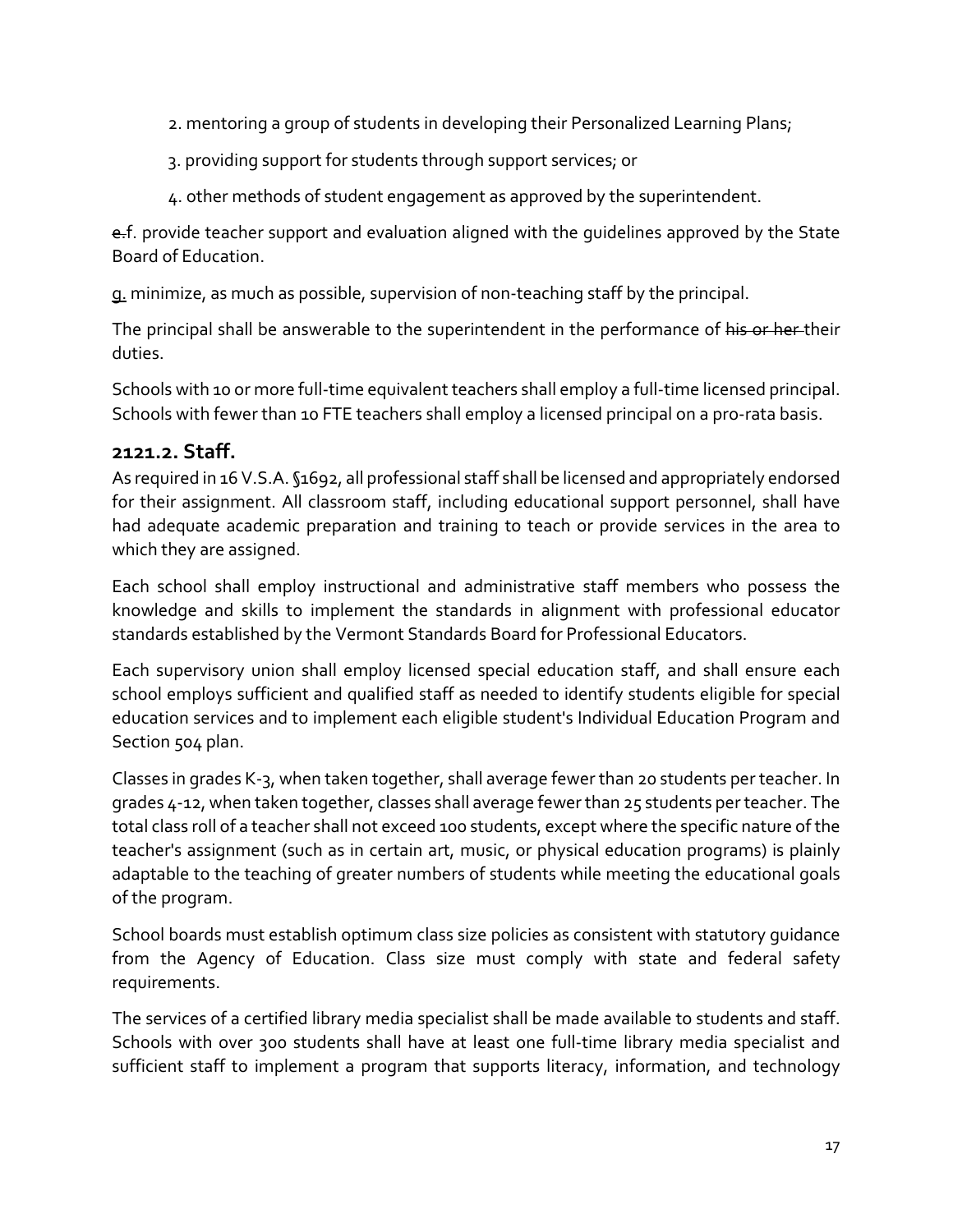standards. Schools with fewer than 300 students shall employ a library media specialist on a prorata basis.

# <span id="page-17-0"></span>**2121.3. Needs Based Professional Learning.**

Each supervisory union shall develop and implement a system of appropriate needs-based professional learning for all professional staff, including administrators and other staff involved in student instruction, as required in 16 V.S.A. §261a(a)(5). This shall include ongoing resources and supports to achieve and strengthen an anti-racist, inclusive and culturally and linguistically responsive school experience for all students, and to cultivate the knowledge, skills and practices required to identify and remediate for prohibited discrimination as a result of, or based upon, the reasons set forth in Section 2113 and in the Statement of Purpose of this Manual. Time for professional learning will be embedded into the agreed-upon scheduled times for school employees as defined by collective bargaining agreements where they exist.

The school's professional learning system shall be aligned with its staff evaluation and supervision policies, Continuous Improvement Plan, supervisory union and district goals, and shall provide new staff members with appropriate opportunities for professional learning.

Mentoring shall be a component of each supervisory union's needs-based professional learning system. The superintendent or their designee shall determine the specifics of each mentoring program in their school(s) in accordance with the guidelines approved by the State Board of Education, Vermont Standards Board for Professional Educators, and state law addressing mentoring for educators.

# <span id="page-17-1"></span>**2121.4. Staff Evaluation.**

For the purposes of this section, "staff" includes administrators, educators, and other school employees working with students. Staff evaluation programs and policies shall be designed and implemented with the goal of improved student outcomes and learning experiences. Such programs and policies shall:

a. be consistent with the provisions of state and federal law and the Vermont Guidelines of Teacher and Leader Effectiveness adopted by the State Board of Education;

b. include multiple sources of evidence to inform and measure teacher performance;

c. address the professional learning needs of all staff, including administrators;

d. address the needs of teachers who are new to the profession, the assignment or the school; and

e. provide supports to improve instructional practice, content knowledge, working relationships (with colleagues, parents/legal guardians and community members), and other areas as appropriate.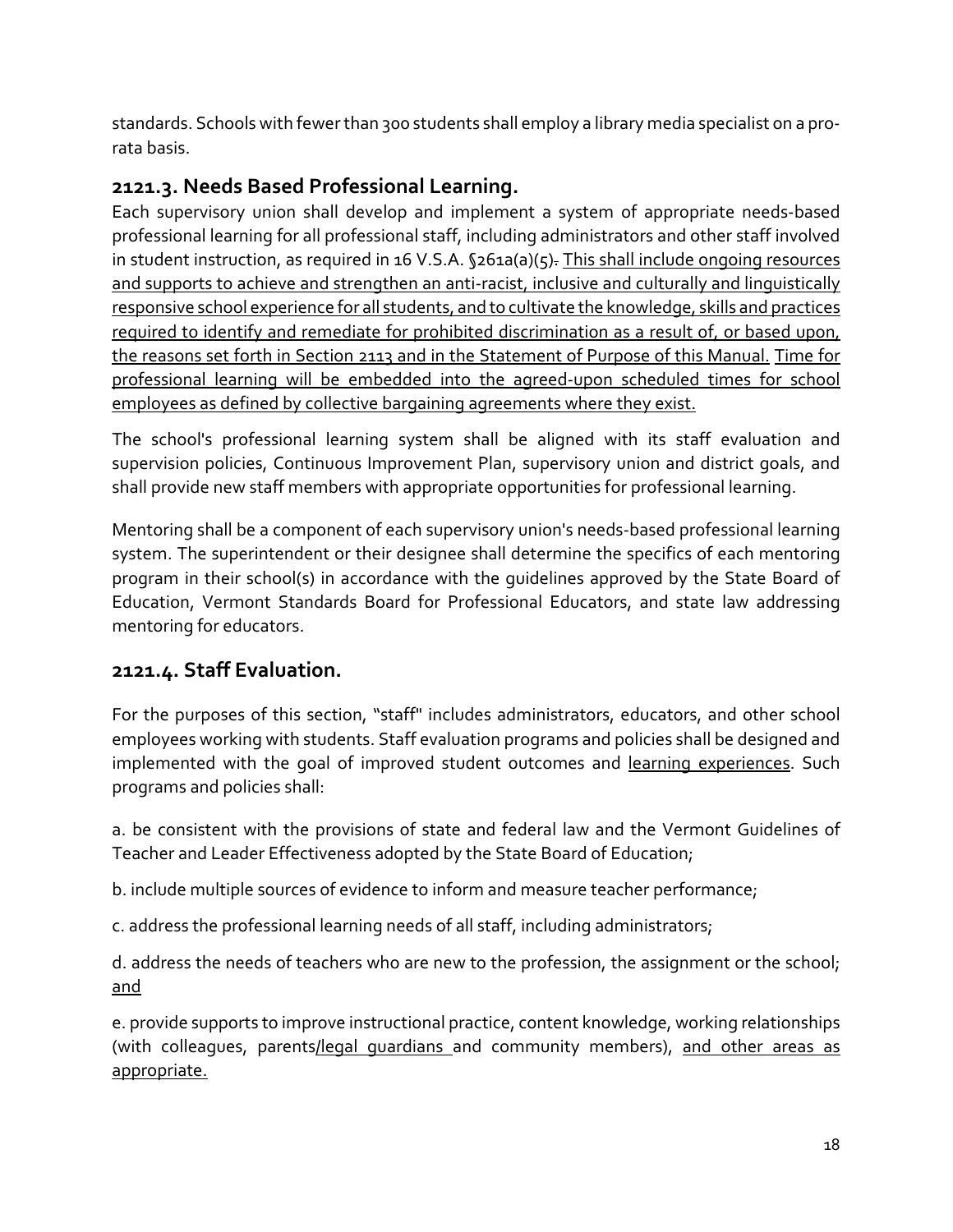### <span id="page-18-0"></span>**2121.5. Tiered System of Support.**

In accordance with 16 V.S.A. §2902 and State Board Rule 2194, each school shall ensure that a tiered system of academic and behavioral supports is in place to assist all students in working toward attainment of the standards. This system shall be aligned with the school's Personalized Learning Plan structures, and specific student support services shall be specified within a student's Personalized Learning Plan.

School counseling services shall support the mission and vision of the school and shall be available to all students K-12. The services shall address students' academic, career, personal and social development., offer support and resources that are respectful of the lived experiences and unique identities of students, and support students who either experience or witness issues of racism and discrimination. Such services shall be aligned and integrated with the work of other professionals in the school setting, as well as those in other educational and human services.

Staffing shall be filled by licensed school counselors and other student support personnel with sufficient staff to carry out the school counseling services, such as guidance counselors, Student Assistance Program counselors, home-school coordinators, English-as-a-Second-Language coordinators and school-based clinicians. At the elementary level, there shall be no more than 300 students per school counselor and other student support personnel. Schools with fewer than 300 students shall employ a school counselor and other student support personnel on a pro-rata basis. At the secondary level, there shall be no more than 200 students per school counselor and other student support personnel.

Health services, including health appraisal and counseling, communicable disease control, mental health, and emergency and first aid care, and access to professional counseling on gender identity and gender transition shall be made available in a confidential manner to students in each school. These health services shall be respectful of the lived experiences and unique identities of students and be delivered in accordance with the school district's written policies and procedures, which shall be developed in collaboration with parents and community health resources.

The Vermont Department of Health recommends that schools and supervisory unions implement the School Nurse Leader School Health Services Delivery Model, which is consistent with the principles of the national Coordinated School Health Model, to ensure appropriate access and coverage across their district or supervisory union.

Each school shall engage the services of a person licensed as a School Nurse or Associate School Nurse. There shall be no more than 500 students per school nurse. Schools with fewer than 500 students shall employ a nurse on a pro-rata basis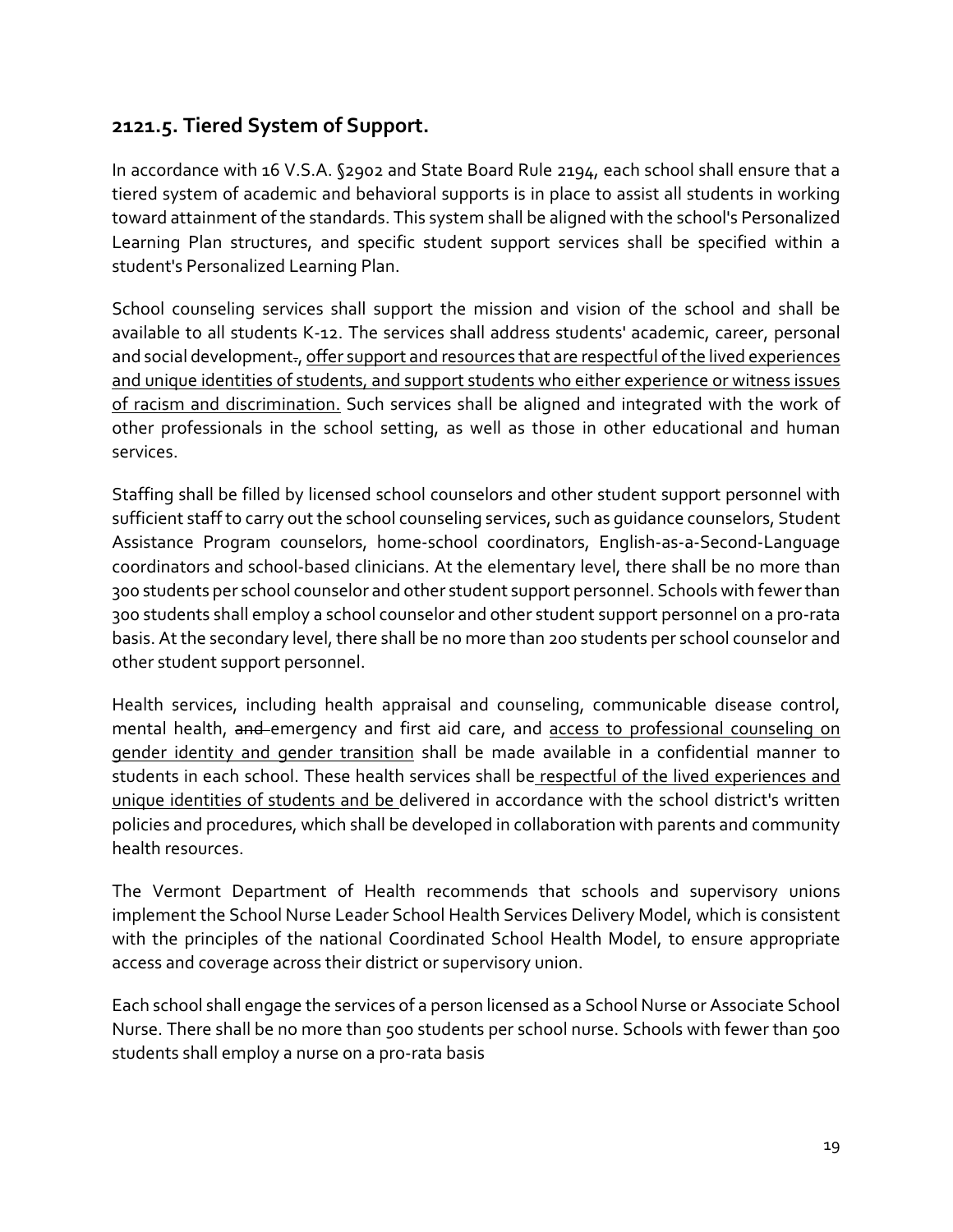The school shall comply with requirements of state law relative to vision and hearing screening, immunization, and child abuse reporting, and federal law relating to invasive physical examinations in accordance with the Protection of Pupil Rights Act (20 U.S.C.§1232h).

### <span id="page-19-0"></span>**2121.6. Interagency Teams.**

Schools shall participate in interagency teams as required by 33 V.S.A. §4303 and any other requirement of law.

# <span id="page-19-1"></span>**2122 LEARNING ENVIRONMENT**

### <span id="page-19-2"></span>**2122.1. School Facilities and the Learning Environment.**

Each school shall maintain a safe, orderly, civil, flexible and positive learning environment, which is free from hazing, harassment and bullying and based on sound instructional and classroom management practices and clear discipline and attendance policies that are consistently and effectively enforced.

The design and operation of the school facilities shall be in full compliance with all state and federal fire, health, and safety, chemical and architectural standards.

Each school's comprehensive plan for responding to student misbehavior, as required by 16 V.S.A. §1161a(a), shall address student behavior, language, classroom attendance, clothing, and treatment of property, as well as consequences for violations of policy, and shall be clear and consistently enforced.

Each school shall observe due process requirements as set forth in Rule 4300 et seq.

#### <span id="page-19-3"></span>**2122.2. Access to Instructional Materials.**

Each school shall:

a. provide a learning environment with sufficient supplies and infrastructure to allow for learning;

b. develop, maintain, and expand as needed a collection of accessible print, multi-media, alternate format (e.g., high-quality MP3 audio files, electronic braille, and other forms of Etexts), digital and technology resources, administered by a certified library media specialist;

c. ensure that the curriculum is supported by necessary and accessible digital, multi-media, alternate format (e.g., high-quality MP3 audio files, electronic braille, and other E-text tools and resources), and print resources.

d. ensure that students, teachers, administrators and paraprofessionals have access to an organized collection of digital, multi-media, alternate format (e.g., high-quality MP3 audio files,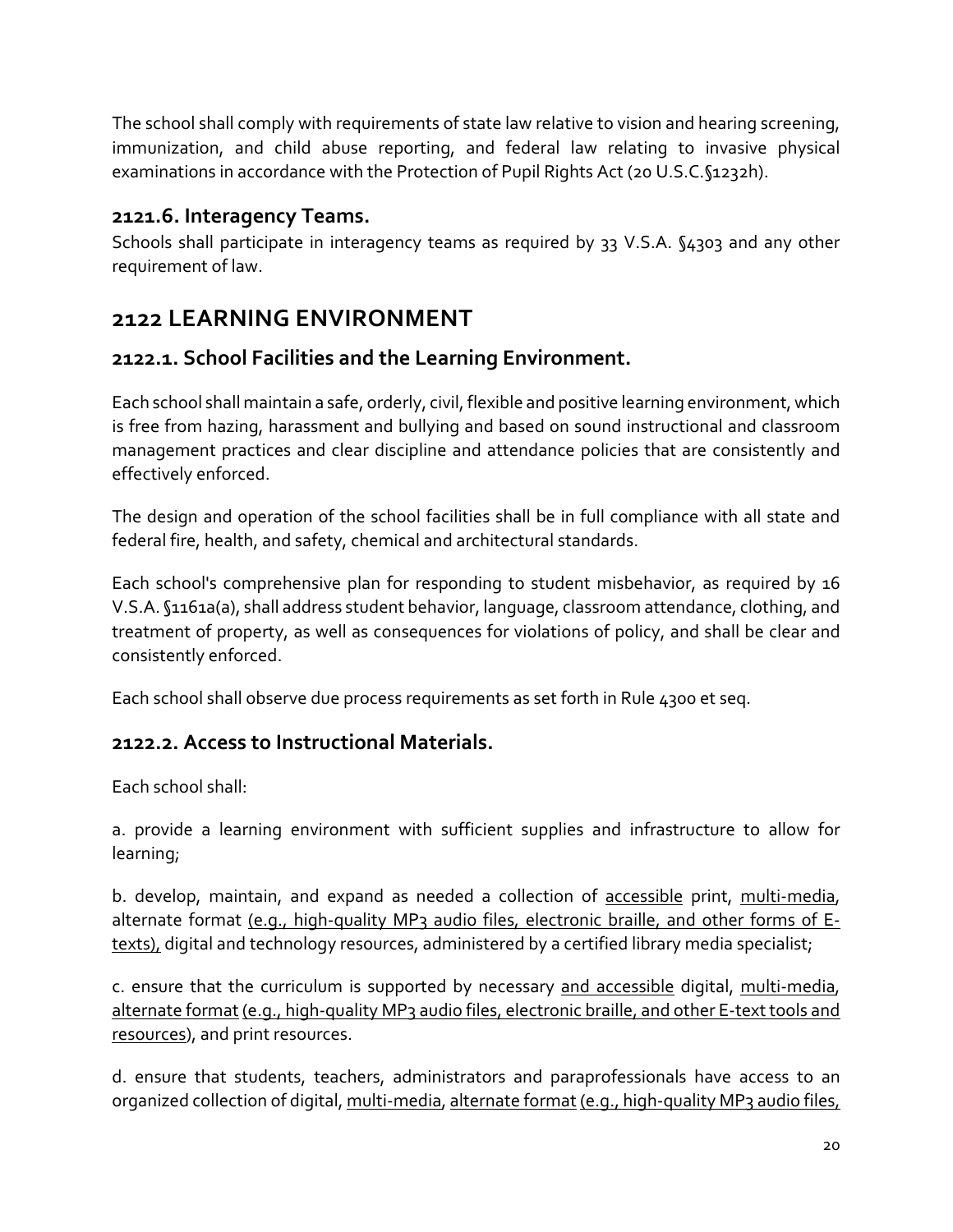electronic braille, and other E-text tools and resources), and print materials sufficient and appropriate to support all students in meeting or exceeding the current state and national standards at no cost to the student;

e. provide students access to the library on a regular basis to use materials for reading, research, and for instruction in the skills needed to select and use information effectively;

f. provide access to and instruction on how to use a variety of up-to-date information, assistive and other technology to support students in meeting or exceeding the standards;

g. provide broadband Internet service for students and educators to access educational resources;

h. adopt and implement written policies on electronic resources, acceptable Internet usage, and procedures for handling complaints for both staff and students;

i. support a schedule that provides opportunities for a library media specialist to collaborate with teachers as they integrate information research skills into their curriculum;

j. ensure that students are afforded the opportunity to learn the skills to locate, evaluate, synthesize, and to present information and ideas within content areas using technology integration; and

k. ensure English Language Learners are entitled to appropriate assistance by providing language interpreters, services, and technology to participate equitably in all instructional and co-curricular programs.

# <span id="page-20-0"></span>**2123 STATE AND LOCAL COMPREHENSIVE ASSESSMENT SYSTEM**

#### <span id="page-20-1"></span>**2123.1. Participation in the State Comprehensive Assessment System.**

Each school shall administer assessments of student performance using methods developed by the State Board of Education under 16 V.S.A. §164 (9). Students who are unable to participate in district or state assessments shall be given an alternate assessment in accordance with law. Each school shall account for 100 percent of its students in regard to their participation in the state assessments.

# <span id="page-20-2"></span>**2123.2. Development and Implementation of Local Comprehensive Assessment System.**

Each supervisory union shall develop, and each school shall implement, a local comprehensive assessment system that: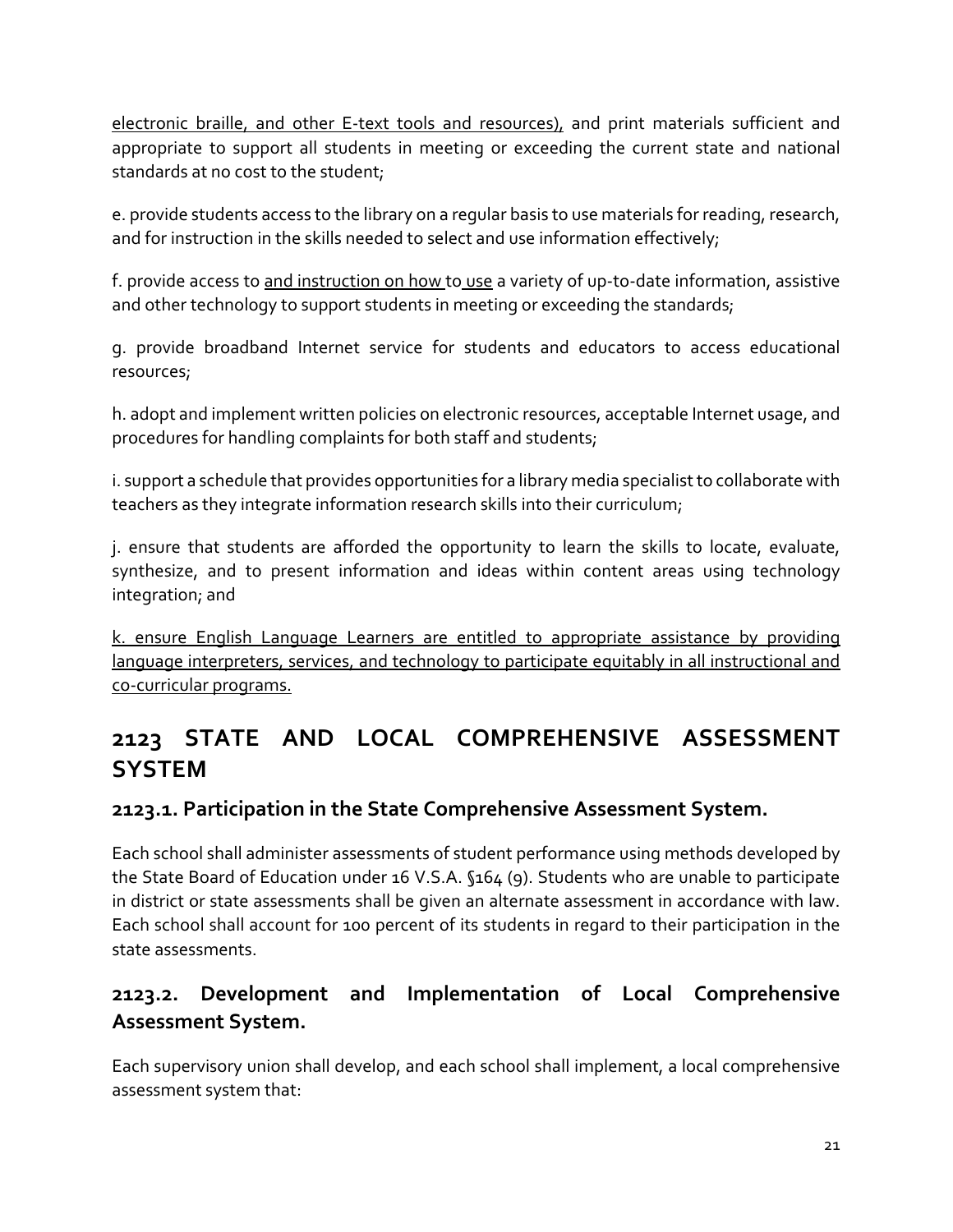a. assesses the standards approved by the State Board of Education;

b. employs a balance of assessment types, including but not limited to, teacher-or studentdesigned assessments, portfolios, performances, exhibitions, and projects, and surveys or other tools to measure the social-emotional health of students;

c. includes both formative and summative assessments, including those that establish annual protocols and timelines for assessing the progress and needs of English Language Learners (ELL) beginning at the point of enrollment and continuing at designated intervals during the year as determined by the teachers and parents or legal guardians of ELL students or as mandated in law or policy.

d. enables decisions to be made about student progression and graduation, including measuring proficiency-based learning, and the social-emotional wellbeing of students, the existence and severity of opportunity and achievement gaps or deficiencies, and the state of progress on local, state and national directives intended to advance social and academic equity initiatives;

e. informs the development of Personalized Learning Plans and student support;

f. provides data that informs decisions regarding instruction, professional learning, and educational resources and curriculum; and

g. reflects strategies and goals outlined in the district's Continuous Improvement Plan.

The performance criteria of the assessment system shall be clear and be communicated to teachers, administrators, to students and their parents or legal quardians, and other community members in their home language(s), and in an accessible format. Students and parents shall be informed at least annually regarding progress toward achieving the standards. This includes accommodating linguistic diversity and providing information in students' native home language(s) and or otherwise in an accessible formats.

Implementation and support by the Agency will be determined by the Secretary.

# <span id="page-21-0"></span>**2124 REPORTING OF RESULTS.**

As required in 16 V.S.A. §165(a)(2), each school shall report student and system performance results to the community at least annually in a format selected by the school board. The report shall at minimum include those elements listed in 16 V.S.A. §165a(2)(A-K).

The performance criteria of the school shall be clear and be communicated to administrators, educators and other building staff.

Each supervisory union shall establish a secure student data system that enables regular access for teachers and administrators. Teachers shall have access to data on individual students whom they teach and aggregate data on student and system performance results.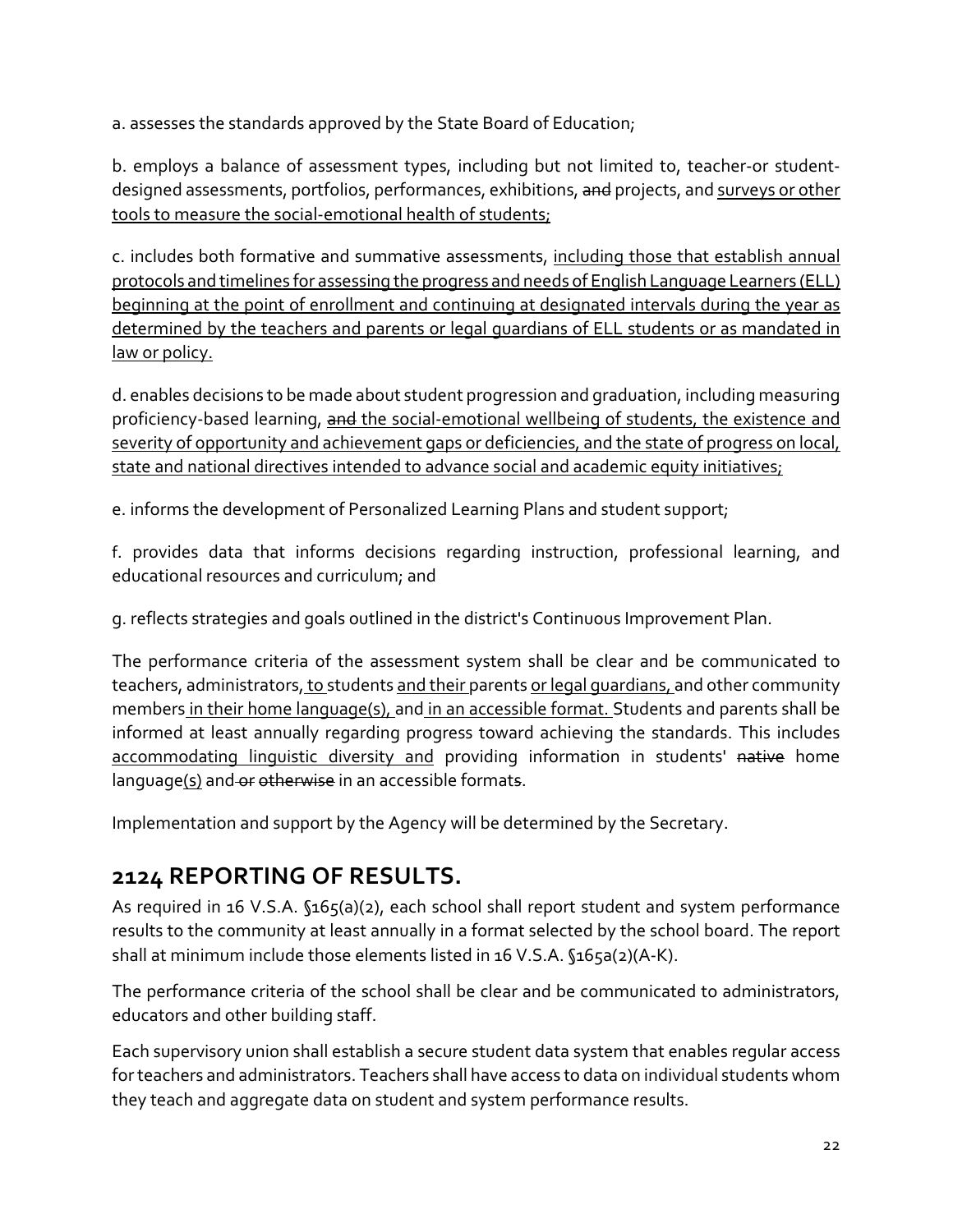Administrators shall have access to individual student data and on student and system performance results.

For aggregate school data, in no case shall personally identifiable information on any student be revealed.

# <span id="page-22-0"></span>**2125 CONTINUOUS IMPROVEMENT PLAN**

A Continuous Improvement Plan, as required in 16 V.S.A. §165, shall be developed and implemented in each public school district. The plan shall be designed to improve the performance of all students enrolled in the district. If a school district comprises more than one school building, a combined plan for some or all the buildings may be developed. The plan, however, may reflect the different needs of individual schools.

The plan should be the overall planning and implementation document for the school, incorporating other planning requirements (either from the state, the federal government, local requirements, or external grant requirements) into a single planning document.

The plan shall be developed with the involvement of school board members, students, teachers, administrators, parents and other community members. The plan shall be reviewed at least annually for effectiveness toward meeting the stated goals, and shall be revised as necessary.

The plan shall include indicators provided by the Vermont Agency of Education as well as additional indicators determined locally. These indicators will identify student performance data obtained from state and local assessments and other information related to student performance and social and emotional wellbeing, and which may include, but is not limited to, dropout and retention rates, attendance, course enrollment patterns and graduation rates, and demographic data or other documented evidence of bias or discriminatory treatment as a result of, or based upon, the reasons set forth in Section 2113 and the Statement of Purpose of this Manual. Indicators may shall also include data on school practices and leadership and data on disproportional student representation in school programs, which include but are not necessarily limited to, special education referrals, discipline, suspension and detention actions, enrollment in and successful completion of flexible pathways, career training opportunities, advanced placement courses, athletic and extra-curricular participation.

The school board shall approve the plan, which at minimum shall contain:

a. goals and objectives for improved student learning;

b. educational strategies and activities specifically designed to achieve these goals, including professional learning of administrative and instructional staff;

c. strategies and support systems to ensure the school maintains a learning and social environment that is safe, orderly, civil and positive, culturally responsive, anti-racist, inclusive, and anti-discriminatory, and free from harassment, hazing and bullying; and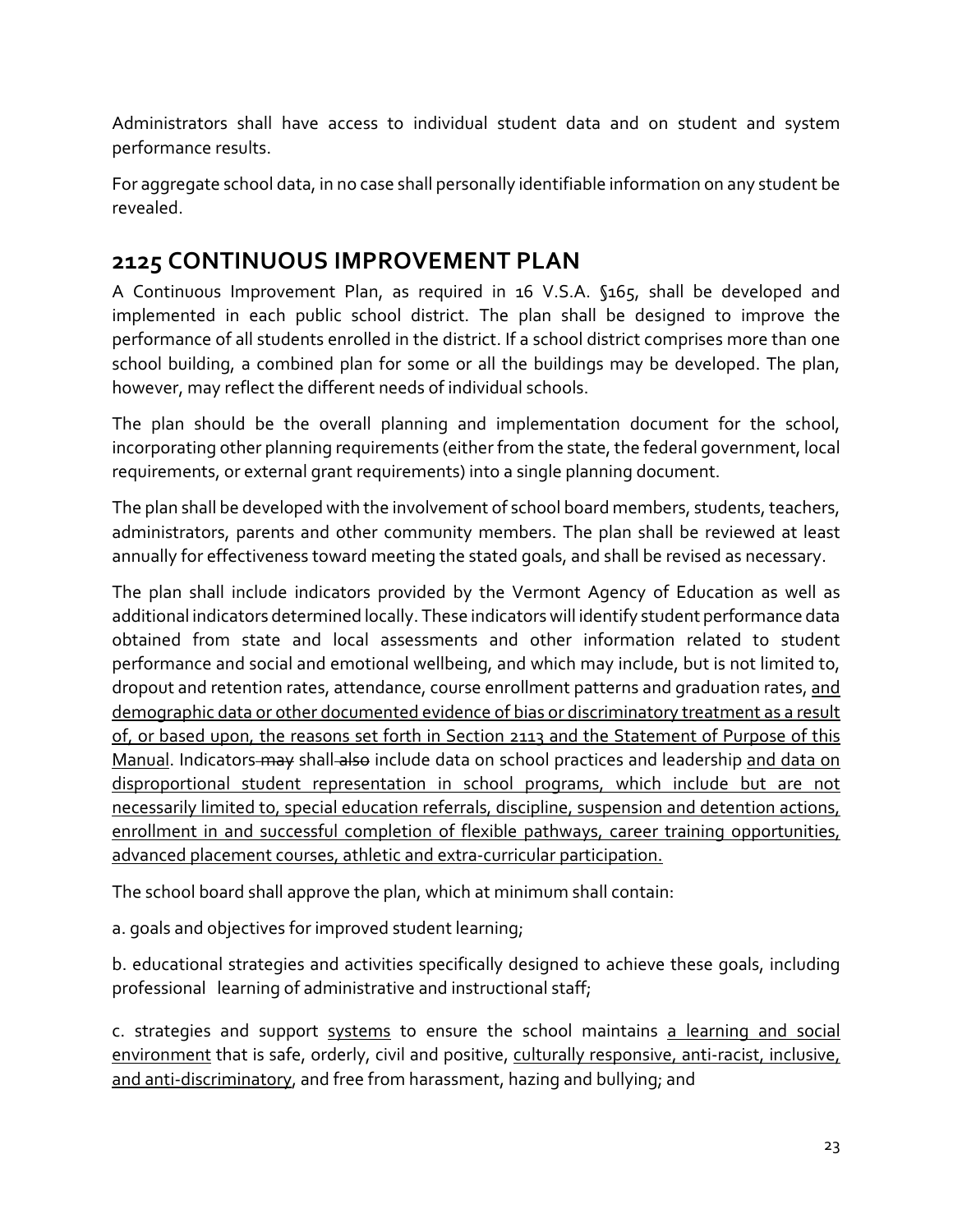d. required technical assistance from the Vermont Agency of Education as appropriate or determined by law.

# <span id="page-23-0"></span>**2126 SYSTEM FOR DETERMINING COMPLIANCE WITH EDUCATION QUALITY STANDARDS.**

## <span id="page-23-1"></span>**2126.1 Filing of Continuous Improvement Plan.**

On a two-year cycle published by the Agency, each school is required to file a copy of the school's Continuous Improvement Plan for the current school year. This includes listing of the indicators (both those required by the Vermont Agency of Education and additional indicators as desired for use by the school) used for reflection and creation of the school's Continuous Improvement Plan; a description of the accomplishments, progress and changes regarding goals and strategies from the previous year's Continuous Improvement Plan and other evidence of meeting Education Quality Standards.

## <span id="page-23-2"></span>**2126.2. Review, Secretary's Recommendations, and State Board Action.**

The Vermont Agency of Education will conduct a review of all Vermont schools using one or more of the following strategies:

1. All Continuous Improvement Plans will be reviewed by Agency staff, with assistance from other Vermont educators in a peer review process, as required or desired. Each school will receive feedback from this review.

2. To meet the state accountability standards (which comply with federal accountability requirements), schools will be expected to develop and revise their Continuous Improvement Plan based on the Secretary's recommendations, accountability status and student outcomes. The Agency may choose to differentiate support and requirements for individual schools based on identified needs.

3. On an annual basis, the Agency will identify schools for an Education Quality Standards Review. All schools, regardless of accountability status, will be eligible for this review. The Secretary of Education will determine the requirements and outcomes of this review, including a peer review system between schools that shall include a culturally and socially diverse group of parents/legal guardians, community members, home-school liaisons, and students. The review will be based on the requirements of this rule to ensure academic and social equity, enforcement of protections against discrimination as a result of, or on the basis of, the reasons set forth in Section 2113 and the Statement of Purpose of this Manual, and improved academic and social outcomes for students.

### <span id="page-23-3"></span>**2126.3. Further Review; Secretary's Recommendations; State Board Action.**

As required in 16 V.S.A. §165 (b), every two years the Secretary shall determine whether students in each Vermont public school are provided educational opportunities substantially equal to those provided in other public schools. If the Secretary determines that a school is not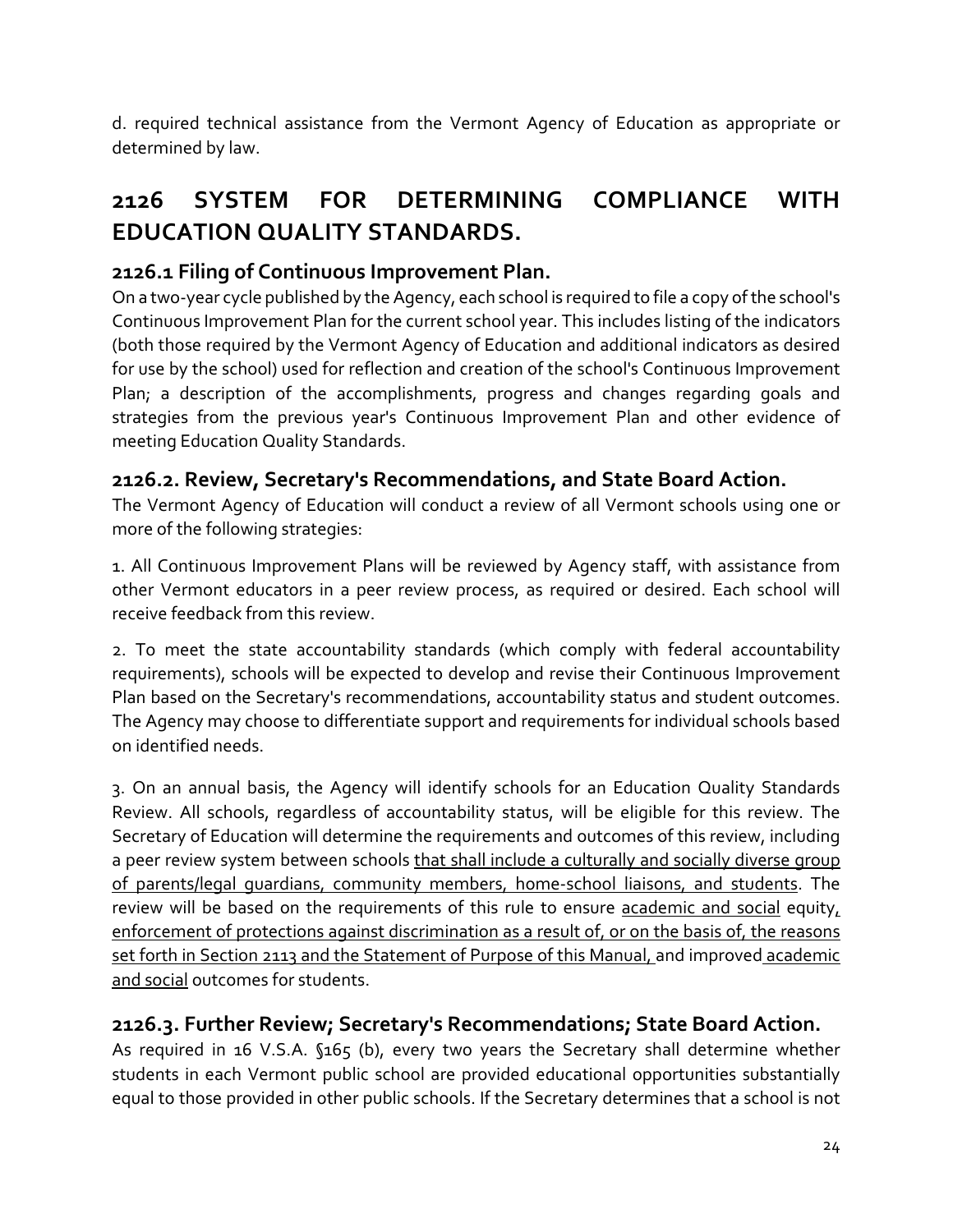meeting the quality standards, he or she shall recommend actions that a district must take and offer technical assistance. If the school fails to meet the standards or make sufficient progress by the end of the next two-year period, recommendations will be made to the State Board of Education as outlined in 16 V.S.A. §165(b).

16 V.S.A. §165(f) regulates the process for an independent school to be designated as meeting Education Quality Standards, as well as the provision of technical assistance in the event that the State Board finds an independent school not meeting the standards or failing to make progress towards meeting the standards.

## <span id="page-24-0"></span>**2127 VARIANCE AND WAIVER.**

Upon written request of a school board, and after opportunity for hearing, the State Board of Education may approve an alternative method for meeting the requirements of these rules when:

a. the alternative method is consistent with the intent of the rule;

b. the variance permits the school board to carry out locally established objectives; and

c. the granting of the variance does not contravene any state or federal law, any federal regulation, or any rule of any state agency other than the State Board of Education, unless such rules themselves permit the granting of a waiver or variance.

Upon request of a school board, the Secretary may waive class and caseload size requirements where

- a. necessary to carry out locally established objectives;
- b. student learning will not be adversely affected;
- c. classroom control will not be compromised; and
- d. it is otherwise in the best interests of student learning.

Unless exceptional circumstances are present, the Secretary shall respond to such requests within 10 days.

If any of these rules are in conflict with a provision in an existing collective bargaining agreement, the local board must provide an explanation to the Secretary to that effect, and if appropriate, a plan to address that conflict.

#### <span id="page-24-1"></span>**2128 EFFECTIVE DATE**

These rules, except as otherwise specified herein, shall become effective on 15 days after adoption is complete, in accordance with 3 V.S.A. §845(d).

Implementation and support by the Agency will be determined by the Secretary.

HISTORY: STATUTORY AUTHORITY: 16 V.S.A. §§ 164 and 165